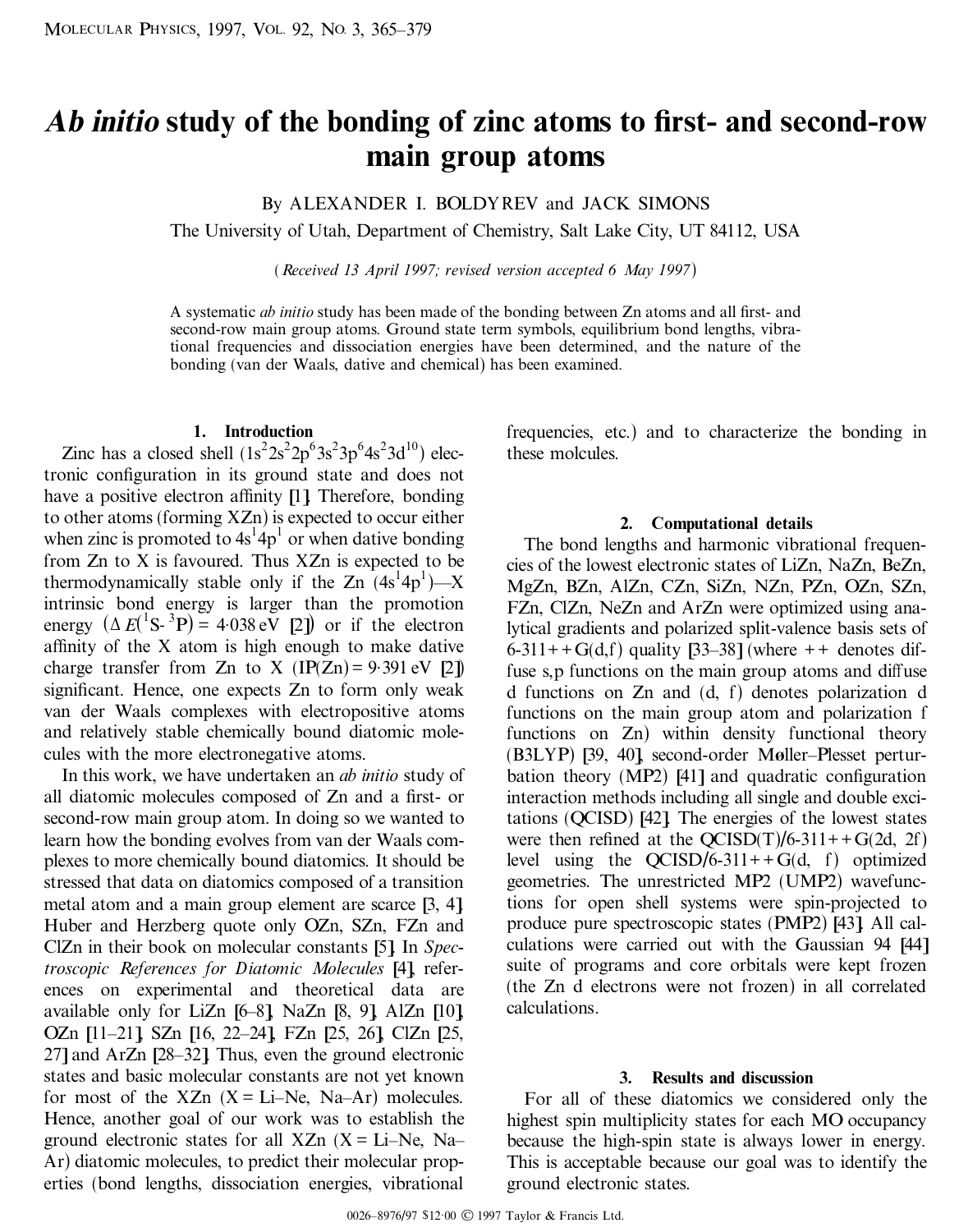## 3.1. *L iZn and NaZn*

Potential energy curves for the lowest several states of LiZn [6] and NaZn [8] have been studied previously at the MRDCl level of theory with relatively large basis sets. A  ${}^{2}\Sigma^{+}$  state was found to be the ground state for both molecules. The  $2^2\Sigma^+$  excited state was found to be  $11\,450.9\,\text{cm}^{-1}$  (LiZn) and  $13\,906.8\,\text{cm}^{-1}$  (NaZn) above the ground state. The excitation energy from the ground electronic state into the lowest excited state  $1^{2}\Pi$  was found to be 7059.7 cm<sup>-1</sup> (LiZn) and 9607 $\cdot$ 2 cm<sup>-1</sup> (NaZn). Therefore, the X<sup>2</sup> $\Sigma$ <sup>+</sup> ground electronic states are well established.

The ground electronic state is a van der Waals complex with a long  $(R_e = 2.926 \text{ Å}$  for LiZn and  $R_e = 3.413$  Å for NaZn) bond, low dissociation energy  $(D_e = 0.163 \text{ eV}$  for LiZn and  $D_e = 0.103 \text{ eV}$  for NaZn) and low vibrational frequency  $(\omega_{\rm e} = 126.6 \text{ cm}^{-1} \text{ for}$ LiZn and  $\omega_e = 75.1 \text{ cm}^{-1}$  for NaZn). By contrast, both the  $2^2\Sigma^+$  and  $1^2\Pi$  excited states were found to be substantially more strongly bound with respect to the corresponding adiabatic dissociation limits ( $D_e = 0.588 \text{ eV}$ for  $2^2\Sigma^+$  and  $D_e = 1.138 \text{ eV}$  for  $1^2\Pi$  for LiZn and  $D_e = 0.426 \text{ eV}$  for  $2^2\Sigma^+$  and  $D_e = 0.956 \text{ eV}$  for  $1^2\Pi$  for NaZn) and to have shorter bond lengths ( $R_e = 2.696 \text{ A}$ for  $2^2\Sigma^+$  and  $R_e = 2.425$  A for  $1^2\Pi$  for LiZn and  $R_e = 2.916 \text{ Å}$  for  $2^2\Sigma^+$  and  $R_e = 2.672 \text{ Å}$  for  $1^2\Pi$  for  $NaZn$ ). In both of these states there is significant charge transfer, and the configurations  $(1\sigma^2 2\sigma^2 1\pi^4 1\delta^4 3\sigma^0 4\sigma^1$ and  $1\sigma^2 2\sigma^2 1\pi^4 1\delta^4 3\sigma^0 2\pi^1$ ) reflect significant  $\text{Zn}^+$  Li or  $\text{Zn}^+$  Na<sup>-</sup> dative character, because the previously occupied 2s or 3s orbital is empty, thus allowing  $Zn 4s^2 \rightarrow Li$ 2s (or Na 3s) dative bonding to occur.

We studied only the ground  ${}^{2}\Sigma^{+}$   $(1\sigma^{2}1\delta^{4}1\pi^{4}2\sigma^{2}3\sigma^{1})$ electronic states for LiZn and NaZn at the B3LYP, MP2 and QCISD levels of theory, and the results of our calculations are presented in table 1. Here, the  $1\sigma$ ,  $1\delta$ and  $1\pi$  MOs are primarily Zn 3d, the  $2\sigma$  MO is Zn 4s, and the  $3\sigma$  MO is Li 2s or Na 3s. Out findings vary dramatically among the DFT (B3LYP), MP2 and QCISD methods. Surprisingly, B3LYP results are in the best agreement with the MRDCI data obtained by Milosevic *et al.* [6] and Azinovic *et al.* [8]. Our QCISD data for LiZn still are very close and those for NaZn are somewhat further off when compared with the MRDCI data. However, taking into account the weak bonds and very soft potentials, we consider this agreement as fair. Our data at the MP2 level are significantly incorrect, which we believe is because of the poor description of the atomic polarizibilities at this level of theory. Finally, only a small charge transfer was found in the ground electronic states of LiZn and NaZn, as a result of which these molecules have very small dipole moments.

Table 1. Calculated molecular properties of LiZn and NaZn.

| LiZn $(^{2}\Sigma^{+})$                                                                                                                                                                                                                                                                                         | NaZn $(^{2}\Sigma^{+})$                                                                                                                                                                                                                                                                                                               |
|-----------------------------------------------------------------------------------------------------------------------------------------------------------------------------------------------------------------------------------------------------------------------------------------------------------------|---------------------------------------------------------------------------------------------------------------------------------------------------------------------------------------------------------------------------------------------------------------------------------------------------------------------------------------|
| $1\sigma^2 1\delta^4 1\pi^4 2\sigma^2 3\sigma^1 2\pi^0$                                                                                                                                                                                                                                                         | $1\sigma^2 1\delta^4 1\pi^4 2\sigma^2 3\sigma^1 2\pi^0$                                                                                                                                                                                                                                                                               |
| $B3LYP/6-311++G(d, f)$                                                                                                                                                                                                                                                                                          | $B3LYP/6-311++G(d, f)$                                                                                                                                                                                                                                                                                                                |
| $E_{\text{B3LYP}} = -1786.850108$                                                                                                                                                                                                                                                                               | $E_{\text{B3LYP}} = -1941.643328$                                                                                                                                                                                                                                                                                                     |
| $R_e$ (Li-Zn) = 2.940 A                                                                                                                                                                                                                                                                                         | $R_e(Na-Zn) = 3.356 A$                                                                                                                                                                                                                                                                                                                |
| $\omega_e = 161 \text{ cm}^{-1}$                                                                                                                                                                                                                                                                                | $\omega_e = 74 \text{ cm}^{-1}$                                                                                                                                                                                                                                                                                                       |
| $\langle S^2 \rangle$ = 0.752 <sup>a</sup>                                                                                                                                                                                                                                                                      | $\langle S^2 \rangle$ = 0.752 <sup>a</sup>                                                                                                                                                                                                                                                                                            |
| $MP2/6-311++G(d, f)$                                                                                                                                                                                                                                                                                            | $MP2/6-311++G(d, f)$                                                                                                                                                                                                                                                                                                                  |
| $E_{\text{PMP2}} = -1785.525870$                                                                                                                                                                                                                                                                                | $E_{PMP2}$ = -1939.939.211                                                                                                                                                                                                                                                                                                            |
| $R_e$ (Li-Zn) = 3.732 A                                                                                                                                                                                                                                                                                         | $R_e(Na-Zn) = 4.388 A$                                                                                                                                                                                                                                                                                                                |
| $\omega_e = 33 \text{ cm}^{-1}$                                                                                                                                                                                                                                                                                 | $\omega_e = 19 \text{ cm}^{-1}$                                                                                                                                                                                                                                                                                                       |
| $\langle S^2 \rangle$ = 0.766 <sup>a</sup>                                                                                                                                                                                                                                                                      | $\langle S^2 \rangle$ = 0.754 <sup>a</sup>                                                                                                                                                                                                                                                                                            |
| $QCISD/6-311++G(d, f)$<br>$E_{\text{QCISD}} = -1785.498440$<br>$R_e$ (Li-Zn) = 3.092 A<br>$\omega_e = 115 \text{ cm}^{-1}$<br>$\langle S^2 \rangle = 0.796^a$<br>$Q^{\text{Mull}}(Li) = +0.040 e$<br>$Q^{\text{NPA}}(Li) = +0.003 e$<br>$\overline{Q}^{\text{Spin}}(\text{Li}) = +0.885 e$<br>$\mu_e = 0.074$ D | $QCISD/6-311++G(d, f)$<br>$E_{\text{QCISD}} = -1939.911.021$<br>$R_e(Na-Zn) = 3.737 A$<br>$\omega_e = 35 \text{ cm}^{-1}$<br>$\langle S^2 \rangle = 0.768^a$<br>$Q^{\text{Múll}}(\text{Na}) = +0.023 e$<br>$Q^{\text{NPA}}(\text{Na}) = +0.003 e$<br>$\widetilde{Q}^{\text{Spin}}(\text{Na}) = +0.954 e$<br>$\mu_e = 0.008 \text{ D}$ |
| $QCISD(T)/6-311++G(2d, 2f)$                                                                                                                                                                                                                                                                                     | $QCISD(T)/6-311++G(2d, 2f)$                                                                                                                                                                                                                                                                                                           |
| $E_{\text{QCISD}(T)} = -1785.575489$                                                                                                                                                                                                                                                                            | $E_{\text{QCISD(T)}} = -1939.987983$                                                                                                                                                                                                                                                                                                  |
| $R(Li-Zn) = 3.092 A^{b}$                                                                                                                                                                                                                                                                                        | $R(Na-Zn) = 3.737 A^{b}$                                                                                                                                                                                                                                                                                                              |

<sup>a</sup> Here and in other tables the spin contamination is given before spin projection.

 $b^b$  At QCISD/6-311+ + G(d, f) optimal geometry.

## 3.2. *BeZn and MgZn*

There are no experimental or theoretical data on these molecules in the literature according to the *Spectroscopic References for Diatomic Molecules* [4]. We studied four low-lying electronic states,  ${}^{1}\Sigma^{+}$  ( $1\sigma^{2} 1\delta^{4} 1\pi^{4} 2\sigma^{2} 3\sigma^{2} 2\pi^{0}$ ),<br> ${}^{3}\Pi_{\tau}$  ( $1\sigma^{2} 1\delta^{4} 1\pi^{4} 2\sigma^{2} 3\sigma^{1} 2\pi^{1}$ ),  ${}^{3}\Sigma^{+}$  ( $1\sigma^{2} 1\delta^{4} 1\pi^{4} 2\sigma^{2} 3\sigma^{1} 2\pi^{0} 4\sigma^{1}$ ) and  ${}^{3}\Sigma$   $(1\sigma^{2}1\delta^{4}1\pi^{4}2\sigma^{2}3\sigma^{0}2\pi^{2})$ , which were derived assuming double occupancy for the 3d electrons of Zn, as well as for the lowest  $Zn$  4s  $2\sigma$  MO and distributing the two other valence electrons throughout the  $3\sigma$ ,  $4\sigma$  and  $2\pi$ valence orbitals (the lowest excitation energies of Be (2.72eV [2]) and Mg (2.71eV [2]) are lower then Zn  $4s^24p^0-4s^24p^1$  (4.04 eV [2]) energy gap, so the lowest states of BeZn and MgZn should keep Zn 4s 2 occupancy).

The  ${}^{1}\Sigma^{+}$  state was found to be the ground state at all three (B3LYP, MP2 and QCISD) levels of theory for both BeZn and MgZn, but again all three methods give very different bond lengths, harmonic frequencies and dissociation energies for this state (see tables 2 and 3). We believe that our bond lengths and harmonic frequencies at the  $OCISD/6-311++G(d, f)$  level and bond energies at the QCISD(T)/6-311++G(2d, 2f) level provide the most reasonable estimates.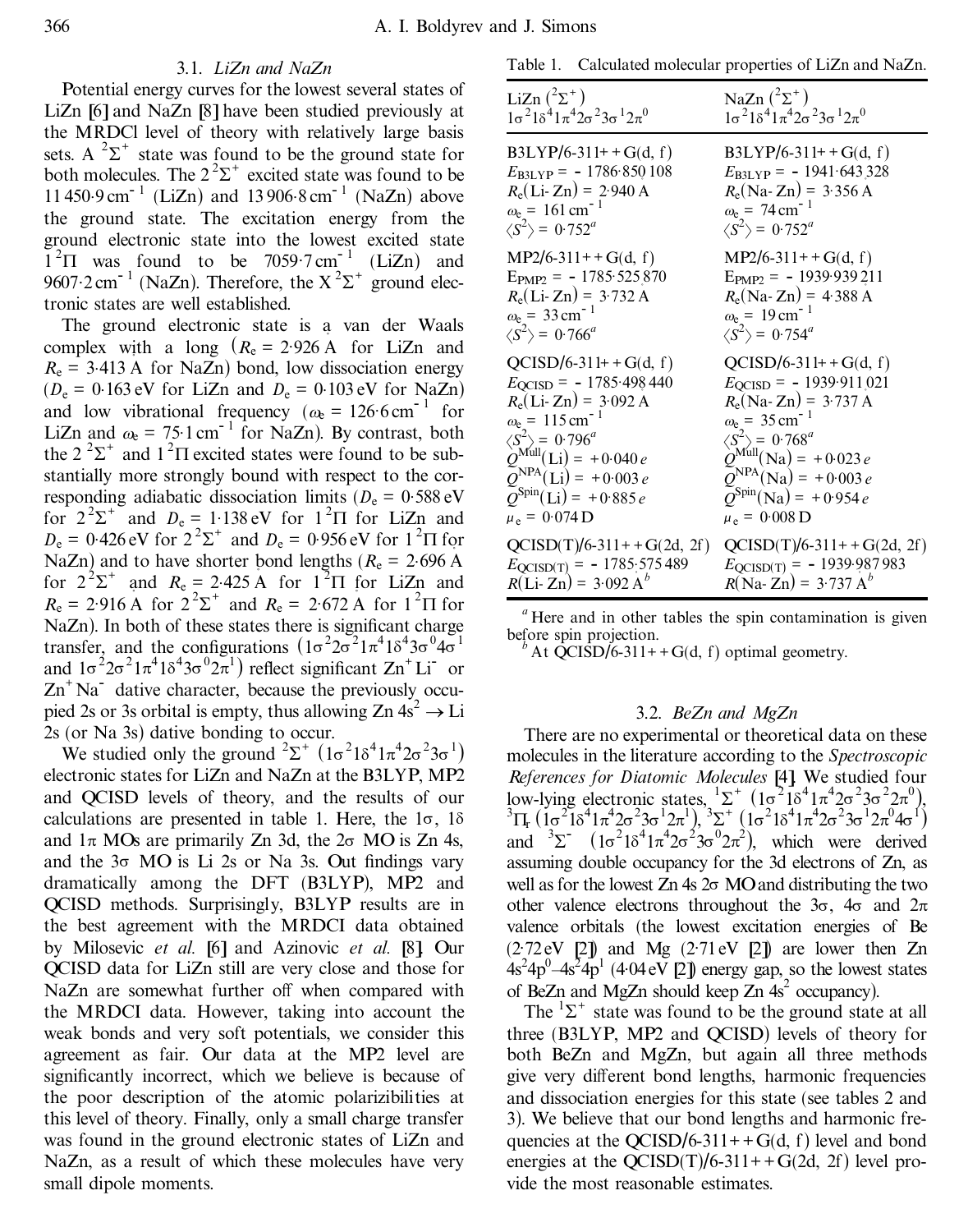| BeZn $({}^{1}\Sigma^{+})$<br>$1\sigma^2 1\delta^4 1\pi^4 2\sigma^2 3\sigma^2 2\pi^0$                                                                                                                                                       | BeZn $({}^3\Pi_r)$<br>$1\sigma^2 1\delta^4 1\pi^4 2\sigma^2 3\sigma^1 2\pi^1$                                                                                                                                                                                                            | BeZn $(^{3}\Sigma^{+})$<br>$1\sigma^2 1\delta^4 1\pi^4 2\sigma^2 3\sigma^1 2\pi^0 4\sigma^1$                                                                                                                                                                                                 | BeZn $(^{3}\Sigma^{-})$<br>$1\sigma^2 1\delta^4 1\pi^4 2\sigma^2 3\sigma^0 2\pi^2$                                                                                                                                                                                                                 |
|--------------------------------------------------------------------------------------------------------------------------------------------------------------------------------------------------------------------------------------------|------------------------------------------------------------------------------------------------------------------------------------------------------------------------------------------------------------------------------------------------------------------------------------------|----------------------------------------------------------------------------------------------------------------------------------------------------------------------------------------------------------------------------------------------------------------------------------------------|----------------------------------------------------------------------------------------------------------------------------------------------------------------------------------------------------------------------------------------------------------------------------------------------------|
| $B3LYP/6-311++G(d, f)$<br>$E_{\text{B3LYP}} = -1794.025894$<br>$R_e(Be-Zn) = 3.037 \text{ Å}$<br>$\omega_e = 84 \text{ cm}^{-1}$<br>$T_{e,B3LYP} = 0.0 eV$                                                                                 | $B3LYP/6-311++G(d, f)$<br>$E_{\text{B3LYP}} = -1793.971747$<br>$R_e(Be–Zn) = 2.207 \text{ Å}$<br>$\omega_e = 428 \text{ cm}^{-1}$<br>$\langle S^2 \rangle$ = 2.010<br>$T_{e,B3LYP} = 1.473 \text{ eV}$                                                                                   | $B3LYP/6-311++G(d, f)$<br>$E_{\text{B3LYP}} = -1793.967056$<br>$R_e(Be-Zn) = 2.374 \text{ Å}$<br>$\omega_e$ = 378 cm <sup>-1</sup><br>$\langle S^2 \rangle$ = 2.003<br>$T_{e,B3LYP} = 1.601 \text{ eV}$                                                                                      | $B3LYP/6-311++G(d, f)$<br>$E_{\text{B3LYP}} = -1793.900144$<br>$R_e(Be-Zn) = 1.985 \text{ Å}$<br>$\omega_e = 612 \text{ cm}^{-1}$<br>$\langle S^2 \rangle$ = 2.032<br>$T_{e,B3LYP} = 3.422 \text{ eV}$                                                                                             |
| $MP2/6-311++G(d, f)$<br>$E_{\text{PMP2}} = -1792.691943$<br>$R_e(Be-Zn) = 3.870 \text{ Å}$<br>$\omega_e = 33 \text{ cm}^{-1}$<br>$T_{\rm e, PMP2} = 0.0 \,\rm eV$                                                                          | $MP2/6-311++G(d, f)$<br>$E_{\text{PMP2}} = -1792.637463$<br>$R_e(Be-Zn) = 2.186 \text{ Å}$<br>$\omega_e = 444 \text{ cm}^{-1}$<br>$\langle S^2 \rangle$ = 2.123<br>$T_{e, PMP2} = 1.482 eV$                                                                                              | $MP2/6-311++G(d, f)$<br>$E_{\text{PMP2}} = -1792.638507$<br>$R_e(Be–Zn) = 2.334 \text{ Å}$<br>$\omega_e$ = 420 cm <sup>-1</sup><br>$\langle S^2 \rangle$ = 2.011<br>$T_{e, PMP2} = 1.454 eV$                                                                                                 | $MP2/6-311++G(d, f)$<br>$E_{\text{PMP2}} = -1792.562959$<br>$R_e(Be-Zn) = 1.940 \text{ Å}$<br>$\omega_e = 660 \text{ cm}^{-1}$<br>$\langle S^2 \rangle$ = 2.307<br>$T_{e, PMP2} = 3.510 eV$                                                                                                        |
| $QCISD/6-311++G(d, f)$<br>$E_{\text{QCISD}} = -1792.681444$<br>$R_e(Be-Zn) = 4.801 \text{ Å}$<br>$\omega_e = 20 \text{ cm}^{-1}$<br>$T_{\text{e,QCISD}} = 0.0 \text{ eV}$<br>$Q^{\text{Mull}}(Be) = +0.003 e$<br>$Q^{NPA}$ (Be) = +0.000 e | $QCISD/6-311++G(d, f)$<br>$E_{\text{QCISD}} = -1792.614357$<br>$R_e(Be-Zn) = 2.227 \text{ Å}$<br>$\omega_e = 427 \text{ cm}^{-1}$<br>$\langle S^2 \rangle$ = 2.126<br>$T_{\text{e,QCISD}} = 1.825 \text{ eV}$<br>$Q^{\text{Mul}}$ (Be) = - 0.062 e<br>$\tilde{Q}^{NPA}$ (Be) = - 0.094 e | $QCISD/6-311++G(d, f)$<br>$E_{\text{QCISD}} = -1792.613780$<br>$R_e(Be–Zn) = 2.365 \text{ Å}$<br>$\omega_e = 403 \text{ cm}^{-1}$<br>$\langle S^2 \rangle$ = 2.011<br>$T_{\text{e,QCISD}} = 1.841 \text{ eV}$<br>$Q^{\text{Mul}}$ (Be) = +0.073 e<br>$\angle{Q}^{\text{NPA}}(Be) = -0.056 e$ | $QCISD/6-311++G(d, f)$<br>$E_{\text{QCISD}} = -1792.541694$<br>$R_e(Be-Zn) = 1.994 \text{ Å}$<br>$\omega_e = 617 \text{ cm}^{-1}$<br>$\langle S^2 \rangle$ = 2.348<br>$T_{\text{e,QCISD}} = 3.803 \text{ eV}$<br>$Q^{\text{Mull}}(\text{Be}) = -0.148 e$<br>$\angle Q^{\text{NPA}}(Be) = -0.107 e$ |
| $\mu_e = 0.003 \text{ D}$                                                                                                                                                                                                                  | $Q^{\text{Spin}}(\text{Be}) = +0.362 e$<br>$\mu_e = 1.325 D$                                                                                                                                                                                                                             | $Q^{\text{Spin}}(\text{Be}) = +1.143 e$<br>$\mu_e = 0.164$ D                                                                                                                                                                                                                                 | $Q^{\text{Spin}}(\text{Be}) = +1.448 e$<br>$\mu_e = 0.848$ D                                                                                                                                                                                                                                       |
| $QCISD(T)/6-311++G(2d, 2f)$<br>$E_{\text{QCISD(T)}} = -1792.758137$<br>$R(Be–Zn) = 4.801 \text{ Å}^a$<br>$T_{\text{e,QCISD}(T)} = 0.0 \text{ eV}$                                                                                          | $QCISD(T)/6-311++G(2d, 2f)$<br>$E_{\text{QCISD(T)}} = -1792.693217$<br>$R(Be-Zn) = 2.227 \text{ Å}^a$<br>$T_{e,QCISD(T)} = 1.767 eV$                                                                                                                                                     | $QCISD(T)/6-311++G(2d, 2f)$<br>$E_{\text{QCISD(T)}} = -1792.689726$<br>$R(Be–Zn) = 2.365 \text{ Å}^a$<br>$T_{e,QCISD(T)} = 1.861 eV$                                                                                                                                                         | $QCISD(T)/6-311++G(2d, 2f)$<br>$E_{QCISD(T)} = -1792.621322$<br>$R(Be-Zn) = 1.994 \text{ Å}^a$<br>$T_{e,QCISD(T)} = 3.723 \text{ eV}$                                                                                                                                                              |

Table 2. Calculated molecular properties of the lowest BeZn states.

The high-spin  ${}^{3}$  $\Pi_{r}$  and  ${}^{3}\Sigma^{+}$  (with  ${}^{3}P_{r}$  (2s<sup>1</sup>2p<sup>1</sup>, Be:  $3s<sup>1</sup>3p<sup>1</sup>$ , Mg) + <sup>1</sup>S (Zn) asymptote) and  $3\Sigma^{-}$  (with  $3P$  $(2p^2, Be, 3p^2, Mg) + {}^{1}S (Zn)$  asymptote) states arising from promoting one or two electrons from the Be or Mg dominated  $3\sigma$  MO into the  $2\pi$  MO or/and the  $4\sigma$ MO (both of which Be or Mg dominated) were found to be substantially higher in energy than the ground electronic state. The bond lengths and frequencies of the  ${}^{3}$  $\Pi_r$ and  ${}^{3}\Sigma^{+}$  states, where just one electron is promoted into the  $4\sigma$  MO or  $2\pi$  MO, are close to each other, while the corresponding numbers for the  $3\Sigma^-$  state, where two electrons are promoted into the  $2\pi$  MO, are shorter and higher, respectively. Very little charge transfer was found to have occurred for all the excited states of BeZn and MgZn. Our calculated intrinsic bond energies for the two lowest excited states were found to be: 1 .09 eV  $(^{3}\Pi_{r}$ , BeZn); 1·00 eV  $(^{3}\Sigma^{+}$ , BeZn); 0·75 eV  $(^{3}\Pi_{r}$ , MgZn) and  $0.58 \text{ eV}$  ( ${}^{3}\Sigma^{+}$ , MgZn). Clearly, these intrinsic bond energies for the triplet states are not able to overcome the excitation energies of Be  $(2.85 \text{ eV}$  at QCISD(T)/6-

 $311++G(2d, 2f)$ ,  $2.72 \text{ eV}$  experiment [2]) or of Mg  $(2.70 \text{ eV} \text{ at } QCISD(T)/6-311+G(2d, 2f), 2.71 \text{ eV})$ experiment [2]), as a result of which the singlet  ${}^{1}\Sigma^{+}$ state with a weak van der Waals bond remains the ground state.

## 3.3. *BZn and AlZn*

The only known work on these molecules is the spectroscopic work on AlZn published by Morse and coworkers [10]. The X  ${}^{2}$   $\Pi_{r}$  ground electronic state for AlZn was established in these experiments and found to have an equilibrium bond length  $r_0(A|-Zn) = 2.6957(4)$  Å and a vibrational frequency  $\Delta G_{1/2} = 153.4(7) \text{ cm}^{-1}$ . Two excited A ( $\Omega = 0.5$ ) and B <sup>2</sup> $\Pi_r$  states have been observed in these experiments with excitation energies of  $17870 \text{ cm}^{-1}$  and  $18550 \text{ cm}^{-1}$ , respectively.

Boron and aluminium atoms have  $2s^22p^1$  (B) and  $3s^23p^1$  (Al) valence electronic configurations, and without electronic excitation one expects only a weak van der Waals bond with the zinc atom producing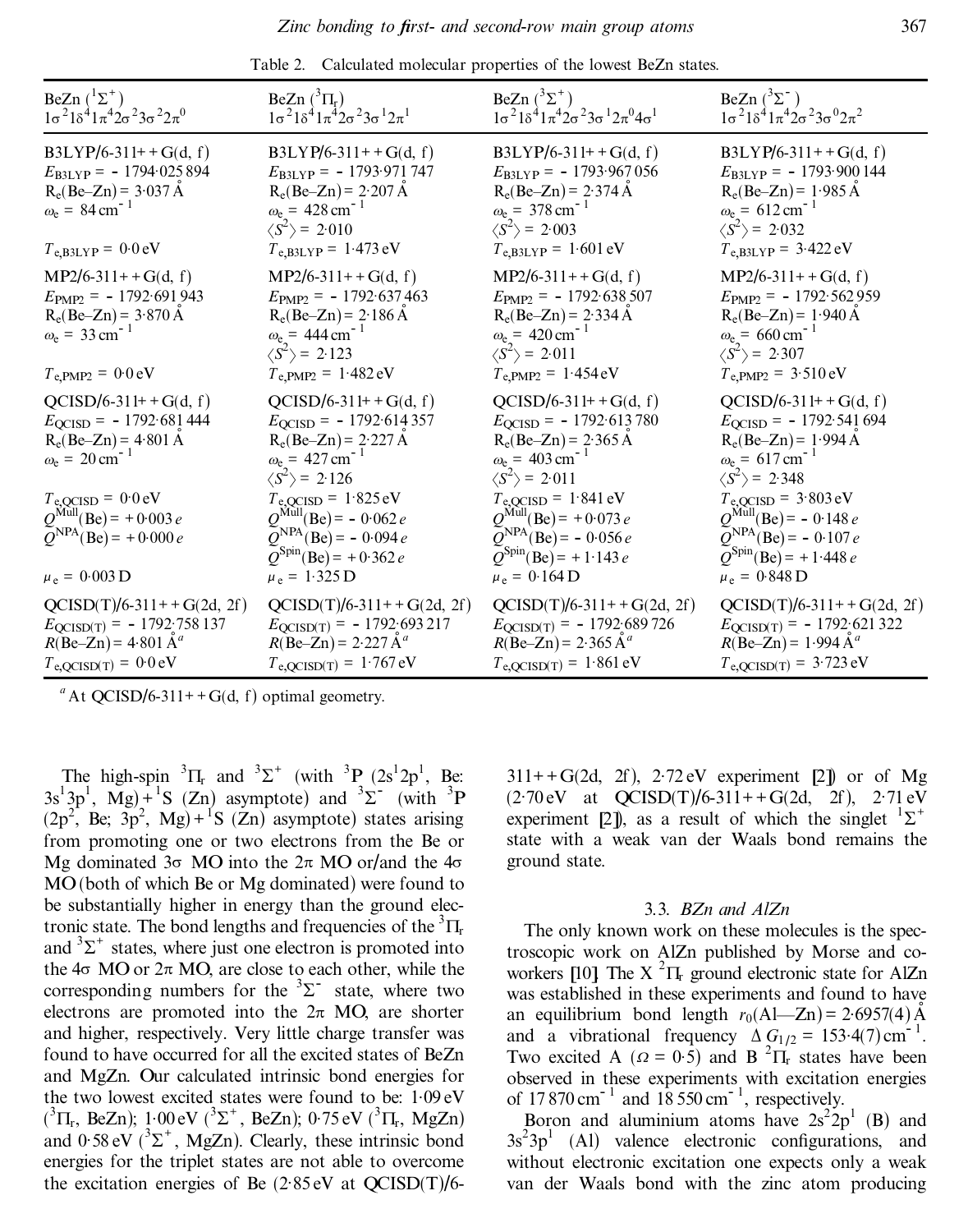|  |  |  |  |  |  | Table 3. Calculated molecular properties of the lowest MgZn states. |
|--|--|--|--|--|--|---------------------------------------------------------------------|
|--|--|--|--|--|--|---------------------------------------------------------------------|

| $MgZn({}^{1}\Sigma^{+})$<br>$1\sigma^2 1\delta^4 1\pi^4 2\sigma^2 3\sigma^2 2\pi^0$                                                                                                                                                                                    | MgZn $({}^3\Pi_{\rm r})$<br>$1\sigma^2 1\delta^4 1\pi^4 2\sigma^2 3\sigma^1 2\pi^1$                                                                                                                                                                                                                                                                        | MgZn $(^{3}\Sigma^{+})$<br>$1\sigma^2 1\delta^4 1\pi^4 2\sigma^2 3\sigma^1 2\pi^0 4\sigma^1$                                                                                                                                                                                                                                                    | MgZn $(^{3}\Sigma^{-})$<br>$1\sigma^2 1\delta^4 1\pi^4 2\sigma^2 3\sigma^0 2\pi^2$                                                                                                                                                                                                                                                                                        |
|------------------------------------------------------------------------------------------------------------------------------------------------------------------------------------------------------------------------------------------------------------------------|------------------------------------------------------------------------------------------------------------------------------------------------------------------------------------------------------------------------------------------------------------------------------------------------------------------------------------------------------------|-------------------------------------------------------------------------------------------------------------------------------------------------------------------------------------------------------------------------------------------------------------------------------------------------------------------------------------------------|---------------------------------------------------------------------------------------------------------------------------------------------------------------------------------------------------------------------------------------------------------------------------------------------------------------------------------------------------------------------------|
| $B3LYP/6-311++G(d, f)$<br>$E_{\text{B3LYP}} = -1979.447037$<br>$R_e(Mg-Zn) = 3.839 \text{ Å}$<br>$\omega_e = 28 \text{ cm}^{-1}$<br>$T_{e,B3LYP} = 0.0 eV$                                                                                                             | $B3LYP/6-311++G(d, f)$<br>$E_{\text{B3LYP}} = -1979.372379$<br>$R_e(Mg-Zn) = 2.600 \text{ Å}$<br>$\omega_e = 228 \text{ cm}^{-1}$<br>$\langle S^2 \rangle$ = 2.007<br>$T_{e,B3LYP} = 2.031 \text{ eV}$                                                                                                                                                     | $B3LYP/6-311++G(d, f)$<br>$E_{\text{B3LYP}} = -1979.366408$<br>$R_e(Mg-Zn) = 2.832 \text{ Å}$<br>$\omega_e = 186 \text{ cm}^{-1}$<br>$\langle S^2 \rangle$ = 2.002<br>$T_{e,B3LYP} = 2.194 eV$                                                                                                                                                  | $B3LYP/6-311++G(d, f)$<br>$E_{\text{B3LYP}} = -1979.286309$<br>$R_e(Mg-Zn) = 2.332 \text{ Å}$<br>$\omega_e = 336 \text{ cm}^{-1}$<br>$\langle S^2 \rangle$ = 2.010<br>$T_{e,B3LYP} = 4.373 \text{ eV}$                                                                                                                                                                    |
| $MP2/6-311++G(d, f)$<br>$E_{\text{PMP2}} = -1977.722088$<br>$R_e(Mg-Zn) = 4.150 \text{ Å}$<br>$\omega_e = 26 \text{ cm}^{-1}$<br>$T_{\rm e, PMP2} = 0.0 \,\rm eV$                                                                                                      | $MP2/6-311++G(d, f)$<br>$E_{\text{PMP2}} = -1977.655118$<br>$R_e(Mg-Zn) = 2.589 \text{ Å}$<br>$\omega_e = 234 \text{ cm}^{-1}$<br>$\langle S^2 \rangle$ = 2.098<br>$T_{e, PMP2} = 1.822 eV$                                                                                                                                                                | $MP2/6-311++G(d, f)$<br>$E_{\text{PMP2}} = -1977.651435$<br>$R_e(Mg-Zn) = 2.780 \text{ Å}$<br>$\omega_e = 211 \text{ cm}^{-1}$<br>$\langle S^2 \rangle$ = 2.011<br>$T_{e, PMP2} = 1.922 eV$                                                                                                                                                     | $MP2/6-311++G(d, f)$<br>$E_{\text{PMP2}} = -1977.569056$<br>$R_e(Mg-Zn) = 2.283 \text{ Å}$<br>$\omega_e = 376 \text{ cm}^{-1}$<br>$\langle S^2 \rangle$ = 2.201<br>$T_{\rm e, PMP2} = 4.164 \,\rm eV$                                                                                                                                                                     |
| $QCISD/6-311++G(d, f)$<br>$E_{\text{QCISD}} = -1977.704258$<br>$R_e(Mg-Zn) = 4.893 \text{ Å}$<br>$\omega_e = 15 \text{ cm}^{-1}$<br>$T_{\text{e,QCISD}} = 0.0 \text{ eV}$<br>$Q^{\text{Mul}}(Mg) = +0.003 e$<br>$\tilde{Q}^{NPA} (Mg) = +0.000 e$<br>$\mu_e = 0.004$ D | $QCISD/6-311++G(d, f)$<br>$E_{\text{QCISD}} = -1977.630209$<br>$R_e(Mg-Zn) = 2.636 \text{ Å}$<br>$\omega_e = 220 \text{ cm}^{-1}$<br>$\langle S^2 \rangle$ = 2.099<br>$T_{\text{e,QCISD}} = 2.015 \text{ eV}$<br>$Q^{\text{Mul}}(Mg) = +0.082 e$<br>$\tilde{Q}^{NPA}(\text{Mg}) = +0.112 e$<br>$Q^{\text{Spin}}(\text{Mg}) = 1.415 e$<br>$\mu_e = 1.149$ D | $QCISD/6-311++G(d, f)$<br>$E_{\text{QCISD}} = -1977.625979$<br>$R_e(Mg-Zn) = 2.817 \text{ Å}$<br>$\omega_e = 202 \text{ cm}^{-1}$<br>$\langle S^2 \rangle$ = 2.011<br>$T_{\rm e,QCISD} = 2.130 \,\rm eV$<br>$Q^{\text{Mul}}(Mg) = +0.243 e$<br>$\tilde{Q}^{NPA} (Mg) = +0.143 e$<br>$Q^{\text{Spin}}(\text{Mg}) = 1.205 e$<br>$\mu_e = 1.257 D$ | $QCISD/6-311++G(d, f)$<br>$E_{\text{QCISD}} = -1977.546.769$<br>$R_e(Mg-Zn) = 2.350 \text{ Å}$<br>$\omega_{\rm e}$ = 340 cm <sup>-1</sup><br>$\langle S^2 \rangle$ = 2.247<br>$T_{\rm e,QCISD} = 4.285 \,\rm eV$<br>$Q^{\text{Mul}}(Mg) = +0.081 e$<br>$\widetilde{Q}^{NPA}(\text{Mg}) = +0.211 e$<br>$Q^{\text{Spin}}(\text{Mg}) = 1.268 e$<br>$\mu_e = 1.828 \text{ D}$ |
| $QCISD/6-311++G(2d, 2f)$<br>$E_{\text{QCISD(T)}} = -1977.781070$<br>$R(Be-Zn) = 4.893 \text{ Å}^a$<br>$T_{e,QCISD(T)} = 0.0 eV$                                                                                                                                        | $QCISD/6-311++G(2d, 2f)$<br>$E_{\text{QCISD(T)}} = -1977.709035$<br>$R(Be-Zn) = 2.636 \text{ Å}^a$<br>$T_{e,QCISD(T)} = 1.960 \text{ eV}$                                                                                                                                                                                                                  | $QCISD/6-311++G(2d, 2f)$<br>$E_{\text{QCISD}(T)} = -1977.702492$<br>$R(Mg-Zn) = 2.817 \AA^a$<br>$T_{e,QCISD(T)} = 2.138 \text{ eV}$                                                                                                                                                                                                             | $QCISD/6-311++G(2d, 2f)$<br>$E_{\text{QCISD(T)}} = -1977.626661$<br>$R(Mg-Zn) = 2.350 \text{ Å}^a$<br>$T_{e,QCISD(T)} = 4.201 \text{ eV}$                                                                                                                                                                                                                                 |

(depending on the orientation of the occupied 2p or 3p orbital)  ${}^{2}\Pi_{r}$  or  ${}^{2}\Sigma^{+}$  electronic states. After electron excitation of B or Al into the  ${}^{4}P$  state, stronger bonds can be expected to form with the zinc atom. We therefore stu-<br>died four low-lying electronic states  ${}^{2}$  $\Pi$ <sub>r</sub> died four low-lying electronic states  ${}^{2} \Pi_{r}$  $(1\sigma^2 1\delta^4 1\pi^4 2\sigma^2 3\sigma^2 2\pi^1)$ ,  $\sigma^2 \Sigma^+$   $(1\sigma^2 1\delta^4 1\pi^4 2\sigma^2 3\sigma^2 2\pi^0 4\sigma^1)$ ,<br>  $\sigma^4 \Sigma^ (1\sigma^2 1\delta^4 1\pi^4 2\sigma^2 3\sigma^1 2\pi^2)$  and  $\sigma^4 \Pi_r$   $(1\sigma^2 1\delta^4 1\pi^4 2\sigma^2)$  $3\sigma^{1}2\pi^{1}4\sigma^{1}$ ) which were derived assuming double occupancy for the 3d electrons of Zn, as well as for the lowest  $2\sigma$  MO while distributing the three other valence electrons throughout the  $3\sigma$ ,  $4\sigma$  and  $2\pi$  valence orbitals. The results of our calculations are presented in tables 4 and 5.

At all levels of theory, the  ${}^{2}$  $\Pi$ <sub>r</sub> state was found to be the ground state for BZn and AlZn. The  ${}^{2}\Sigma^{+}$  excited state is 0 .242 eV (BZn) and 0 .160 eV (AlZn) higher in energy, and the two high-spin states were found to be substantially higher in energy. The calculated AlZn bond length  $R_e(A|{-}Z_n) = 2.698 \text{ Å}$  at QCISD/6- $311++G(d, f)$  is in excellent agreement with the experi-

mental data  $R_0(A|\text{---}Z_n) = 2.6957(4)$  Å determined by Morse and coworkers [10]. Our AlZn harmonic frequency  $\omega_e = 476 \text{ cm}^{-1}$  at the QCISD/6-311++G(d, f) level of theory is substantially larger than the experimentally determined  $\Delta G_{1/2} = 154.4(7) \text{ cm}^{-1}$  [10]. This unexpected failure of the QCISD/6-311++G(d, f) level of theory forced us to repeat our calculations at the  $QCISD(T)/6-311++ G(d, f)$  level of theory. At this level we obtained  $R_e(A1-Zn) = 2.783 \text{ Å}$  and  $\omega_e =$  $137 \text{ cm}^{-1}$ . This last number is in fair agreement with the experimental value. Taking into account the large influence of triple excitations in frequency calculations of AlZn at the QCISD(T) method we repeated calculations of the ground electronic states of all the molecules. We found relatively modest effects from the triple excitation for all other molecules except AlZn. For example, for the valence isoelectronic BZn molecule we obtained  $R_e(B-Zn) = 2.255$  A and  $\omega_e = 294$  cm<sup>-1</sup> at the  $QCISD(T)/6-311++ G(d, f)$  level of theory compared with the  $R_e(B-Zn) = 2.320$  A and  $\omega_e = 242$  cm<sup>-1</sup>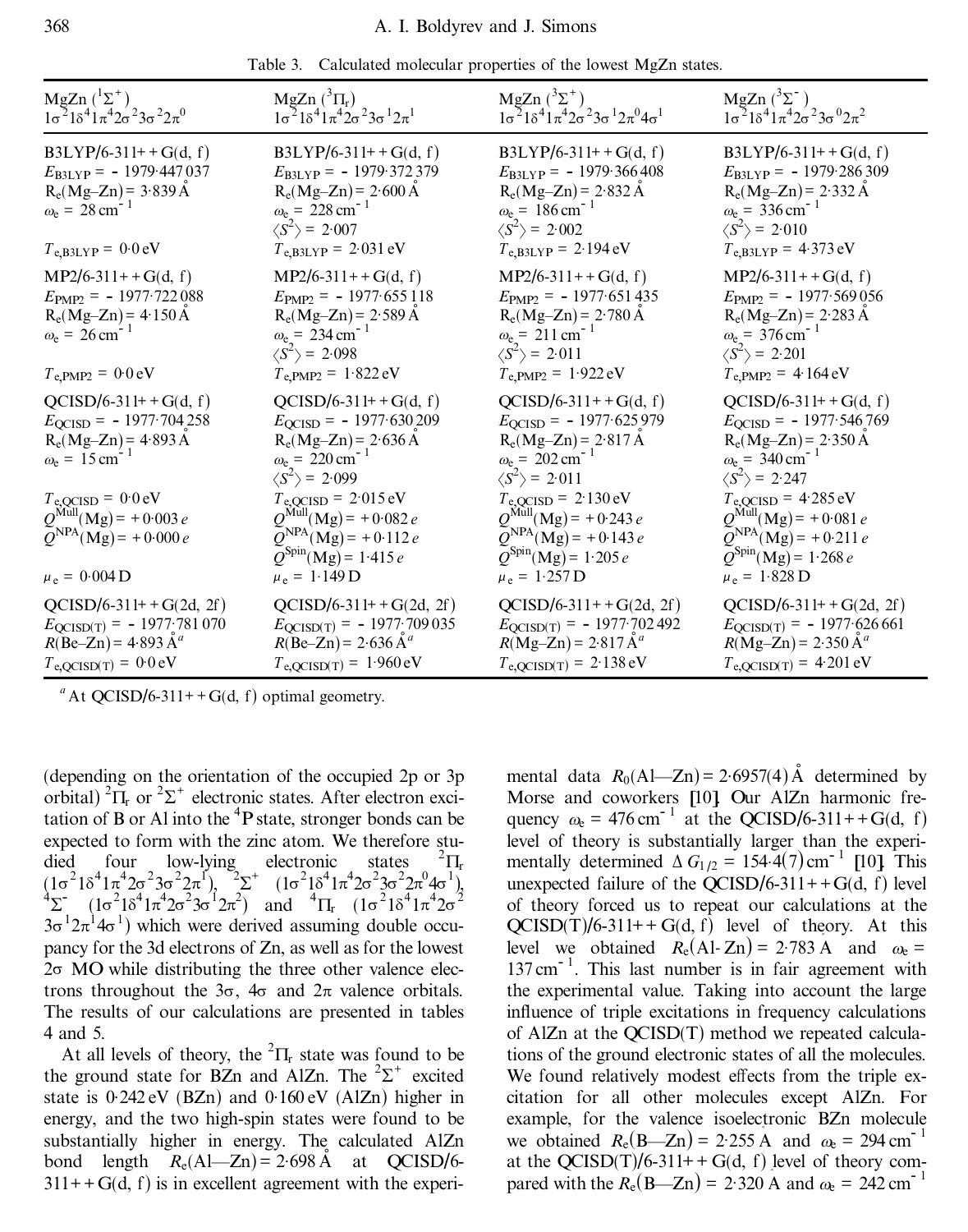| BZn $(^{2}\Pi_{r})$                                               | BZn $(^{2}\Sigma^{+})$                                            | BZn $(^{4}\Sigma^{-})$                                            | BZn $({}^4\Pi_r)$                                                 |
|-------------------------------------------------------------------|-------------------------------------------------------------------|-------------------------------------------------------------------|-------------------------------------------------------------------|
| $1\sigma^2 1\delta^4 1\pi^4 2\sigma^2 3\sigma^2 2\pi^1 4\sigma^0$ | $1\sigma^2 1\delta^4 1\pi^4 2\sigma^2 3\sigma^2 2\pi^0 4\sigma^1$ | $1\sigma^2 1\delta^4 1\pi^4 2\sigma^2 3\sigma^1 2\pi^2 4\sigma^0$ | $1\sigma^2 1\delta^4 1\pi^4 2\sigma^2 3\sigma^1 2\pi^1 4\sigma^1$ |
| $B3LYP/6-311++G(d, f)$                                            | $B3LYP/6-311++G(d, f)$                                            | $B3LYP/6-311++G(d, f)$                                            | $B3LYP/6-311++G(d, f)$                                            |
| $E_{\text{B3LYP}} = -1804.029605$                                 | $E_{\text{B3LYP}} = -1804.016088$                                 | $E_{B3LYP} = -1803.977558$                                        | $E_{\text{B3LYP}} = -1803.971032$                                 |
| $R_e(B-Zn) = 2.282 \text{ Å}$                                     | $R_e(B-Zn) = 3.816 \text{ Å}$                                     | $R_e(B-Zn) = 1.942 \text{ Å}$                                     | $R_e(B-Zn) = 2.085 \text{ Å}$                                     |
| $\omega_e = 286 \text{ cm}^{-1}$                                  | $\omega_e = 30 \text{ cm}^{-1}$                                   | $\omega_e = 581 \text{ cm}^{-1}$                                  | $\omega_e = 498 \text{ cm}^{-1}$                                  |
| $\langle S^2 \rangle$ = 0.759                                     | $\langle S^2 \rangle$ = 0.753                                     | $\langle S^2 \rangle$ = 3.762                                     | $\langle S^2 \rangle$ = 3.754                                     |
| $T_{e,B3LYP} = 0.0 eV$                                            | $T_{e,B3LYP} = 0.368 \text{ eV}$                                  | $T_{e,B3LYP} = 1.416 \text{ eV}$                                  | $T_{e,B3LYP} = 1.594 eV$                                          |
| $MP2/6-311++G(d, f)$                                              | $MP2/6-311++G(d, f)$                                              | $MP2/6-311++G(d, f)$                                              | $MP2/6-311++G(d, f)$                                              |
| $E_{\text{PMP2}} = -1802.671359$                                  | $E_{\text{PMP2}} = -1802.663833$                                  | $E_{\text{PMP2}} = -1802.632236$                                  | $E_{\text{PMP2}} = -1802.631631$                                  |
| $R_e(B-Zn) = 2.251 \text{ Å}$                                     | $R_e(B-Zn) = 4.510 \text{ Å}$                                     | $R_e(B-Zn) = 1.910 \text{ Å}$                                     | $R_e(B-Zn) = 2.056 A$                                             |
| $\omega_e = 272 \text{ cm}^{-1}$                                  | $\omega_e = 27 \text{ cm}^{-1}$                                   | $\omega_e = 609 \text{ cm}^{-1}$                                  | $\omega_e$ = 536 cm <sup>-1</sup>                                 |
| $\langle S^2 \rangle$ = 0.767                                     | $\langle S^2 \rangle$ = 0.758                                     | $\langle S^2 \rangle$ = 3.858                                     | $\langle S^2 \rangle$ = 3.759                                     |
| $T_{\text{e,}PMP2} = 0.0 \text{ eV}$                              | $T_{\rm e, PMP2} = 0.205 \,\rm eV$                                | $T_{e, PMP2} = 1.065 eV$                                          | $T_{\rm e, PMP2} = 1.081 \text{ eV}$                              |
| $QCISD/6-311++G(d, f)$                                            | $QCISD/6-311++G(d, f)$                                            | $QCISD/6-311++G(d, f)$                                            | $QCISD/6-311++G(d, f)$                                            |
| $E_{\text{QCISD}} = -1802.660557$                                 | $E_{\text{QCISD}} = -1802.655557$                                 | $E_{\text{QCISD}} = -1802.614633$                                 | $E_{\text{QCISD}} = -1802.612035$                                 |
| $R_e(B-Zn) = 2.320 \text{ Å}$                                     | $R_e(B-Zn) = 4.548 \text{ Å}$                                     | $R_e(B-Zn) = 1.957 A$                                             | $R_e(B-Zn) = 2.086 \text{ Å}$                                     |
| $\omega_e = 242 \text{ cm}^{-1}$                                  | $\omega_e = 23 \text{ cm}^{-1}$                                   | $\omega_e$ = 580 cm <sup>-1</sup>                                 | $\omega_e = 513 \text{ cm}^{-1}$                                  |
| $\langle S^2 \rangle$ = 0.770                                     | $\langle S^2 \rangle$ = 0.758                                     | $\langle S^2 \rangle$ = 3.865                                     | $\langle S^2 \rangle$ = 3.759                                     |
| $T_{\text{e,QCISD}} = 0.0 \text{ eV}$                             | $T_{\text{e,QCISD}} = 0.136 \text{ eV}$                           | $T_{\text{e,QCISD}} = 1.250 \text{ eV}$                           | $T_{\text{e,QCISD}} = 1.320 \text{ eV}$                           |
| $Q^{\text{Mul}}(B) = -0.075 e$                                    | $Q^{\text{Mul}}(B) = +0.007 e$                                    | $Q^{\text{Mull}}(B) = -0.258 e$                                   | $Q^{\text{Mul}}(B) = -0.181 e$                                    |
| $\overline{Q}^{NPA}(B) = -0.313 e$                                | $\widetilde{Q}^{NPA}(\widetilde{B}) = +0.000 e$                   | $\widetilde{Q}^{NPA}(B) = -0.773 e$                               | $\tilde{Q}^{NPA}(\tilde{B}) = -0.658 e$                           |
| $Q^{\text{Spin}}(B) = 0.944 e$                                    | $Q^{\text{Spin}}(B) = 0.992 e$                                    | $Q^{\text{Spin}}(\text{B}) = 2.093 e$                             | $Q^{\text{Spin}}(B) = 0.449 e$                                    |
| $\mu_e = 1.439 D$                                                 | $\mu_e = 0.171$ D                                                 | $\mu_e = 3.015$ D                                                 | $\mu_e = 0.804$ D                                                 |
| $QCISD/6-311++G(2d, 2f)$                                          | $QCISD/6-311++G(2d, 2f)$                                          | $QCISD/6-311++G(2d, 2f)$                                          | $QCISD/6-311++G(2d, 2f)$                                          |
| $E_{\text{QCISD(T)}} = -1802.744785$                              | $E_{\text{QCISD(T)}} = -1802.735875$                              | $E_{\text{QCISD(T)}} = -1802.696145$                              | $E_{\text{QCISD(T)}} = -1802.690326$                              |
| $R(B-Zn) = 2.320 \text{ Å}^a$                                     | $R(B-Zn) = 4.548 \text{ Å}^a$                                     | $R(B-Zn) = 1.957 \text{ Å}^a$                                     | $R(B-Zn) = 2.086 \text{ Å}^a$                                     |
| $T_{\text{e,QCISD}(T)} = 0.0 \text{ eV}$                          | $T_{e,QCISD(T)} = 0.242 eV$                                       | $T_{e,QCISD(T)} = 1.323 \text{ eV}$                               | $T_{e,QCISD(T)} = 1.482 \text{ eV}$                               |

Table 4. Calculated molecular properties of the lowest BZn states.

at the QCISD/6-311++ G(d, f) level of theory. We will discuss in more detail the influence of triple excitations in the QCISD(T) method on the molecular properties in a future article. For BZn and AlZn, the calculated dissociation energies were found to be 0.252 eV and 0 .177 eV, respectively. The charge transfers from Zn to  $B(0.31 e)$  and to Al  $(0.20 e)$  in the ground states of BZn and AlZn are substantially larger than in the ground states of LiZn, NaZn, BeZn and MgZn, in spite of the relatively small atomic electron affinities of B  $(0.277)$  $(10)$  eV  $[1]$  and of Al  $(0.441 \ (10)$  eV  $[1]$ ). These charge separations result in relatively large dipole moments of  $1.44$  D (BZn) and  $0.73$  D (AlZn) for such weakly bound molecules, which may render these molecules accessible to microwave spectroscopy.

Both high spin states of BZn and AlZn have substantially shorter bond lenghts than the ground state, which suggests that these states have chemical bonding rather than van der Waals bonds. Indeed, our calculated intrinsic bond energies for the two lowest excited quartet

states were found to be relatively high:  $2.46 \text{ eV}$  ( $4\Sigma$ , BZn); 2:30 eV  $(^{4}$  $\Pi_{r}$ , BZn); 1:72 eV  $(^{4}$  $\Sigma^{-}$ , AlZn) and  $1.50 \text{ eV}$  ( ${}^4\Pi_r$ , AlZn). However, these intrinsic bond energies are not able to overcome the excitation energies of  $\overline{B}$  (3.53 eV at QCISD(T)/6-311++G(2d, 2f), 3.57 eV experiment  $[2]$  or of Al  $(3.40 \text{ eV}$  at  $QCISD(T)/6$ - $311++G(2d, 2f)$ ,  $3.61 \text{ eV experiment}$  [2]), as a result of which the doublet  ${}^{2}\Pi_{r}$  state with its weak van der Waals bond remains the ground state.

### 3.4. *CZn and SiZn*

There are no experimental or theoretical data on these molecules in the literature according to *Spectroscopic References for Diatomic Molecules* [4].

Carbon and silicon atoms have  $2s^2 2p^2$  (C) and  $3s^23p^2$  (Si) valence electronic configurations, so without electronic excitation one expects only a weak van der Waals bond or a dative bond with the zinc atom producing (depending on the orientation of the 2p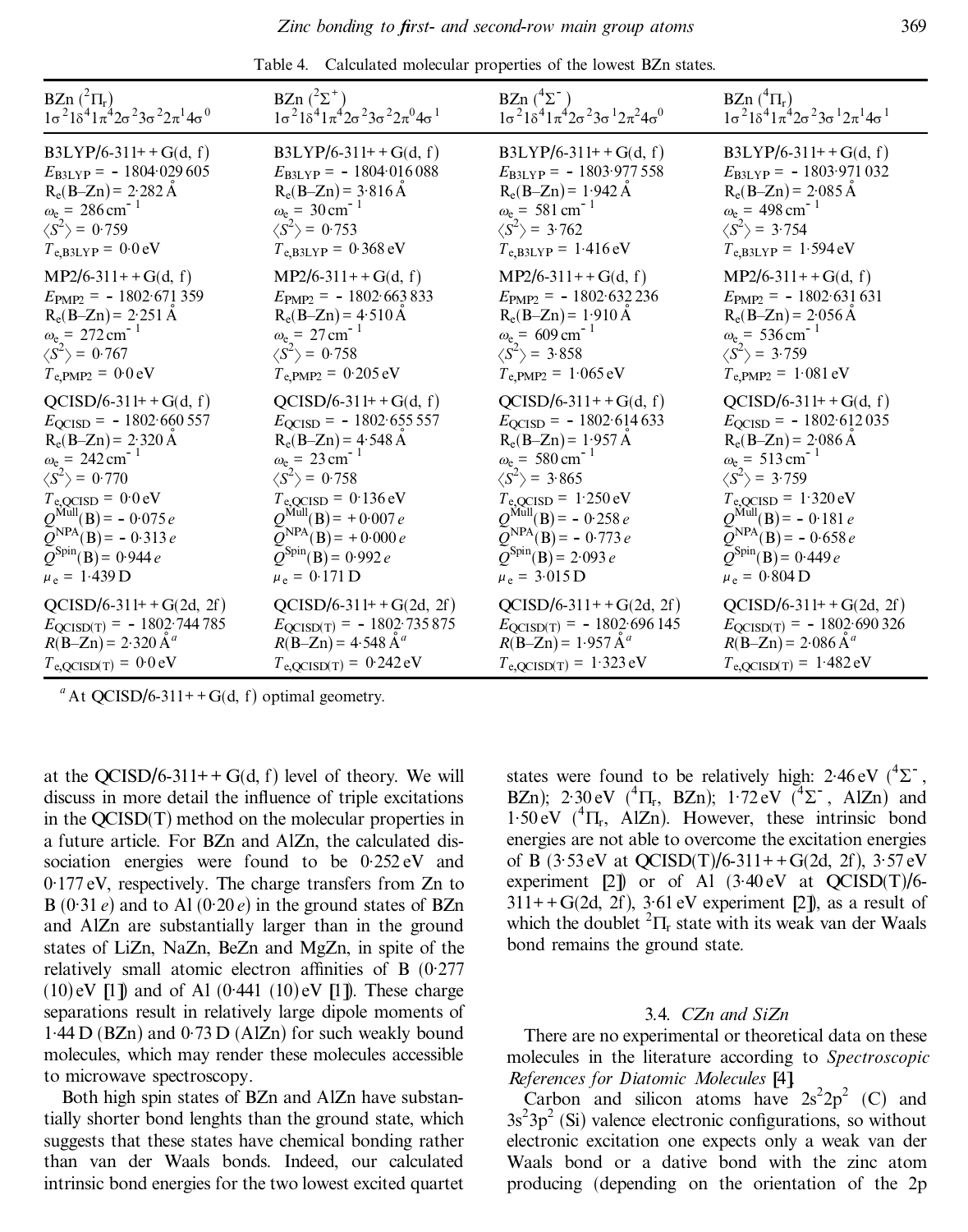| Table 5. Calculated molecular properties of the lowest AIZn states. |  |
|---------------------------------------------------------------------|--|
|---------------------------------------------------------------------|--|

| AlZn $(^{2}\Pi_{r})$                                                                                                                                                                                                                                                                                                                             | AlZn $(^{2}\Sigma^{+})$                                                                                                                                                                                                                                                                                                                        | AlZn $(^{4}\Sigma^{-})$                                                                                                                                                                                                                                                                                                                      | AlZn $({}^{4}\Pi_{r})$                                                                                                                                                                                                                                                                                                                           |
|--------------------------------------------------------------------------------------------------------------------------------------------------------------------------------------------------------------------------------------------------------------------------------------------------------------------------------------------------|------------------------------------------------------------------------------------------------------------------------------------------------------------------------------------------------------------------------------------------------------------------------------------------------------------------------------------------------|----------------------------------------------------------------------------------------------------------------------------------------------------------------------------------------------------------------------------------------------------------------------------------------------------------------------------------------------|--------------------------------------------------------------------------------------------------------------------------------------------------------------------------------------------------------------------------------------------------------------------------------------------------------------------------------------------------|
| $1\sigma^2$ $1\delta^4$ $1\pi^4$ $2\sigma^2$ $3\sigma^2$ $2\pi^1$ $4\sigma^0$                                                                                                                                                                                                                                                                    | $1\sigma^2 1\delta^4 1\pi^4 2\sigma^2 3\sigma^2 2\pi^0 4\sigma^1$                                                                                                                                                                                                                                                                              | $1\sigma^2 1\delta^4 1\pi^4 2\sigma^2 3\sigma^1 2\pi^2 4\sigma^0$                                                                                                                                                                                                                                                                            | $1\sigma^2 1\delta^4 1\pi^4 2\sigma^2 3\sigma^1 2\pi^1 4\sigma^1$                                                                                                                                                                                                                                                                                |
| $B3LYP/6-311++G(d, f)$                                                                                                                                                                                                                                                                                                                           | $B3LYP/6-311++G(d, f)$                                                                                                                                                                                                                                                                                                                         | $B3LYP/6-311++G(d, f)$                                                                                                                                                                                                                                                                                                                       | $B3LYP/6-311++G(d, f)$                                                                                                                                                                                                                                                                                                                           |
| $E_{\text{B3LYP}} = -2021.748910$                                                                                                                                                                                                                                                                                                                | $E_{\text{B3LYP}} = -2021.741898$                                                                                                                                                                                                                                                                                                              | $E_{\text{B3LYP}} = -2021.670561$                                                                                                                                                                                                                                                                                                            | $E_{\text{B3LYP}} = -2021.663696$                                                                                                                                                                                                                                                                                                                |
| $R_e(A1-Zn) = 2.768 \text{ Å}$                                                                                                                                                                                                                                                                                                                   | $R_e(AI-Zn) = 3.432 \text{ Å}$                                                                                                                                                                                                                                                                                                                 | $R_e(AI-Zn) = 2.332 \text{ Å}$                                                                                                                                                                                                                                                                                                               | $R_e(AI-Zn) = 2.525 \text{ Å}$                                                                                                                                                                                                                                                                                                                   |
| $\omega_e = 144 \text{ cm}^{-1}$                                                                                                                                                                                                                                                                                                                 | $\omega_e = 49 \text{ cm}^{-1}$                                                                                                                                                                                                                                                                                                                | $\omega_e = 321 \text{ cm}^{-1}$                                                                                                                                                                                                                                                                                                             | $\omega_e = 262 \text{ cm}^{-1}$                                                                                                                                                                                                                                                                                                                 |
| $\langle S^2 \rangle$ = 0.753                                                                                                                                                                                                                                                                                                                    | $\langle S^2 \rangle$ = 0.757                                                                                                                                                                                                                                                                                                                  | $\langle S^2 \rangle$ = 3.757                                                                                                                                                                                                                                                                                                                | $\langle S^2 \rangle$ = 3.752                                                                                                                                                                                                                                                                                                                    |
| $T_{e,B3LYP} = 0.0 eV$                                                                                                                                                                                                                                                                                                                           | $T_{e,B3LYP} = 0.191 eV$                                                                                                                                                                                                                                                                                                                       | $T_{e,B3LYP} = 2.132 eV$                                                                                                                                                                                                                                                                                                                     | $T_{e,B3LYP} = 2.319 \text{ eV}$                                                                                                                                                                                                                                                                                                                 |
| $MP2/6-311++G(d, f)$                                                                                                                                                                                                                                                                                                                             | $MP2/6-311++G(d, f)$                                                                                                                                                                                                                                                                                                                           | $MP2/6-311++G(d, f)$                                                                                                                                                                                                                                                                                                                         | $MP2/6-311++G(d, f)$                                                                                                                                                                                                                                                                                                                             |
| $E_{\text{PMP2}} = -2020.002819$                                                                                                                                                                                                                                                                                                                 | $E_{\text{PMP2}} = -2019.996990$                                                                                                                                                                                                                                                                                                               | $E_{\text{PMP2}} = -2019.941279$                                                                                                                                                                                                                                                                                                             | $E_{\text{PMP2}} = -2019.935428$                                                                                                                                                                                                                                                                                                                 |
| $R_e(A1-Zn) = 2.630 \text{ Å}$                                                                                                                                                                                                                                                                                                                   | $R_e(A1-Zn) = 4.556 \text{ Å}$                                                                                                                                                                                                                                                                                                                 | $R_e(A1-Zn) = 2.286 \text{ Å}$                                                                                                                                                                                                                                                                                                               | $R_e(AI-Zn) = 2.476 \text{ Å}$                                                                                                                                                                                                                                                                                                                   |
| $\omega_e = 278 \text{ cm}^{-1}$                                                                                                                                                                                                                                                                                                                 | $\omega_e = 23 \text{ cm}^{-1}$                                                                                                                                                                                                                                                                                                                | $\omega_e$ = 356 cm <sup>-1</sup>                                                                                                                                                                                                                                                                                                            | $\omega_e = 294 \text{ cm}^{-1}$                                                                                                                                                                                                                                                                                                                 |
| $\langle S^2 \rangle$ = 0.781                                                                                                                                                                                                                                                                                                                    | $\langle S^2 \rangle$ = 0.764                                                                                                                                                                                                                                                                                                                  | $\langle S^2 \rangle$ = 3.836                                                                                                                                                                                                                                                                                                                | $\langle S^2 \rangle$ = 3.756                                                                                                                                                                                                                                                                                                                    |
| $T_{\text{e,}PMP2} = 0.0 \text{ eV}$                                                                                                                                                                                                                                                                                                             | $T_{e, PMP2} = 0.159 eV$                                                                                                                                                                                                                                                                                                                       | $T_{e, PMP2} = 1.675 eV$                                                                                                                                                                                                                                                                                                                     | $T_{e, PMP2} = 1.834 eV$                                                                                                                                                                                                                                                                                                                         |
| $QCISD/6-311++G(d, f)$<br>$E_{\text{QCISD}} = -2019.985577$<br>$R_e(A1-Zn) = 2.698 \text{ Å}$<br>$\omega_{e}$ = 476 cm <sup>-1</sup><br>$\langle S^2 \rangle$ = 0.812<br>$T_{\text{e,QCISD}} = 0.0 \text{ eV}$<br>$Q^{\text{Mul}}(A1) = +0.067 e$<br>$\overline{Q}^{NPA}(A1) = -0.202 e$<br>$Q^{\text{Spin}}(A1) = 0.697 e$<br>$\mu_e = 0.731$ D | $QCISD/6-311++G(d, f)$<br>$E_{\text{QCISD}} = -2019.981832$<br>$R_e(A1-Zn) = 3.915 \text{ Å}$<br>$\omega_e = 16 \text{ cm}^{-1}$<br>$\langle S^2 \rangle$ = 0.787<br>$T_{\text{e,QCISD}} = 0.102 \text{eV}$<br>$Q^{\text{Mul}}(A1) = +0.070 e$<br>$\widetilde{Q}^{NPA}(A1) = +0.010 e$<br>$Q^{\text{Spin}}(A1) = 0.904 e$<br>$\mu_e = 0.899 D$ | $QCISD/6-311++G(d, f)$<br>$E_{\text{QCISD}} = -2019.919776$<br>$R_e(A1-Zn) = 2.344 \text{ Å}$<br>$\omega_e = 323 \text{ cm}^{-1}$<br>$\langle S^2 \rangle$ = 3.845<br>$T_{\rm e,QCISD} = 1.790 \,\rm eV$<br>$Q^{\text{MulI}}(A1) = -0.018 e$<br>$\widetilde{Q}^{NPA}(A1) = -0.531 e$<br>$Q^{\text{Spin}}(Al)$ = 2.033 e<br>$\mu_e = 1.409 D$ | $QCISD/6-311++G(d, f)$<br>$E_{\text{QCISD}} = -2019.914186$<br>$R_e(A1-Zn) = 2.514 \text{ Å}$<br>$\omega_e = 278 \text{ cm}^{-1}$<br>$\langle S^2 \rangle$ = 3.756<br>$T_{\text{e,QCISD}} = 1.943 \text{ eV}$<br>$Q^{\text{Mul}}(A1) = +0.040 e$<br>$\widetilde{Q}^{NPA}(A1) = -0.482 e$<br>$Q^{\text{Spin}}(A1) = 1.693 e$<br>$\mu_e = 0.292 D$ |
| $QCISD(T)/6-311++G(2d, 2f)$                                                                                                                                                                                                                                                                                                                      | $QCISD(T)/6-311++G(2d, 2f)$                                                                                                                                                                                                                                                                                                                    | $QCISD(T)/6-311++G(2d, 2f)$                                                                                                                                                                                                                                                                                                                  | $QCISD(T)/6-311++G(2d, 2f)$                                                                                                                                                                                                                                                                                                                      |
| $E_{\text{QCISD(T)}} = -2020.070946$                                                                                                                                                                                                                                                                                                             | $E_{\text{QCISD(T)}} = -2020.065074$                                                                                                                                                                                                                                                                                                           | $E_{\text{QCISD(T)}} = -2020.002790$                                                                                                                                                                                                                                                                                                         | $E_{\text{QCISD(T)}} = -2019.994633$                                                                                                                                                                                                                                                                                                             |
| $R(A1-Zn) = 2.698 \text{ Å}^a$                                                                                                                                                                                                                                                                                                                   | $R(A1-Zn) = 3.915 \text{ Å}^a$                                                                                                                                                                                                                                                                                                                 | $R(A1-Zn) = 2.344 \text{ Å}^a$                                                                                                                                                                                                                                                                                                               | $R(A1-Zn) = 2.514 \text{ Å}^a$                                                                                                                                                                                                                                                                                                                   |
| $T_{e,QCISD(T)} = 0.0 eV$                                                                                                                                                                                                                                                                                                                        | $T_{e,QCISD(T)} = 0.160 \text{ eV}$                                                                                                                                                                                                                                                                                                            | $T_{e,QCISD(T)} = 1.855 eV$                                                                                                                                                                                                                                                                                                                  | $T_{e,QCISD(T)} = 2.076 \text{ eV}$                                                                                                                                                                                                                                                                                                              |

or 3p orbital hole)  ${}^{3}\Pi_{r}$  or  ${}^{3}\Sigma^{-}$  electronic states. After electron excitation into the  ${}^{5}S$  state, stronger bonds can be expected for form with the zinc atom. Therefore, we studied four low lying electronic states,  $3\Sigma^{-1}$  $(1\sigma^2 1\delta^4 1\pi^4 2\sigma^2 3\sigma^2 2\pi^2)$ ,  ${}^3\Pi_r$  ( $1\sigma^2 1\delta^4 1\pi^4 2\sigma^2 3\sigma^2 2\pi^1 4\sigma^1$ ),<br> ${}^3\Pi_i$  ( $1\sigma^2 1\delta^4 1\pi^4 2\sigma^2 3\sigma^1 2\pi^3$ ) and  ${}^5\Sigma^-$  ( $1\sigma^2 1\delta^4 1\pi^4 2\sigma^2$  $3\sigma^{1}2\pi^{2}4\sigma^{1}$ ), which were derived assuming double occupance for the 3d electrons of Zn, and for the lowest  $2\sigma$ MO while distributing the four other valence electrons throughout the  $3\sigma$ ,  $4\sigma$  and  $2\pi$  valence orbitals. The results of our calculations are presented in tables 6 and 7.

At all levels of theory, the  ${}^{3}\Sigma^{-}$  state was found to be the ground state for CZn and SiZn. The  ${}^{3}$  $\Pi_{r}$  excited state is 0.916 eV (CZn) and 0.577 eV (SiZn) higher in energy, and the two other states were found to be substantially higher in energy. The calculated  ${}^{3}\Sigma^{-}$ bond lengths:  $R_e(C-Zn) = 1.992 \text{ Å}$  and  $R_e(Si-Zn) =$ 2.451 Å at QCISD/6-311++G(d, f) are surprisingly short, which suggests that the bonding between C or

Si and Zn is chemical rather than van der Waals. Our CZn and SiZn harmonic frequencies  $\omega_e$ (CZn) =  $482 \text{ cm}^{-1}$  and  $\omega_e(\text{SiZn}) = 231 \text{ cm}^{-1}$  support this picture, as do our calculated dissociation energies 0 .923 eV (CZn) and 0 .591 eV (SiZn). The reason for the relatively strong bonds for CZn and SiZn is probably the high electron affinities of C  $(1.2629(3)$  eV  $[1]$ ) and Si (1.385(5) eV [1]), which makes possible a relatively large charge trasfer from Zn to C or Si. Our calculated charge transfer to C  $(0.66 e)$  and to Si  $(0.43 e)$  supports this picture of the bonding. These charge separations result in large dipole moments of  $2.77\,\mathrm{D}$  (CZn) and 2 .12 D (SiZn), which may render these molecules accessible to microwave spectroscopy.

The lowest  ${}^{3}$  $\Pi$ , excited states of CZn and SiZn are substantially less bound with long bond lengths  $R_e(C-Zn) = 4.489 \text{ Å}$  and  $R_e(Si-Zn) = 4.399 \text{ Å}$  and weak bond energies:  $D_e(C-Zn) = 0.008 \text{ eV}$  and  $D_e(Si-Zn) = 0.014 \text{ eV}$ , and therefore CZn and SiZn in the  ${}^{3}$  $\Pi_{r}$  state have van der Waals bonding.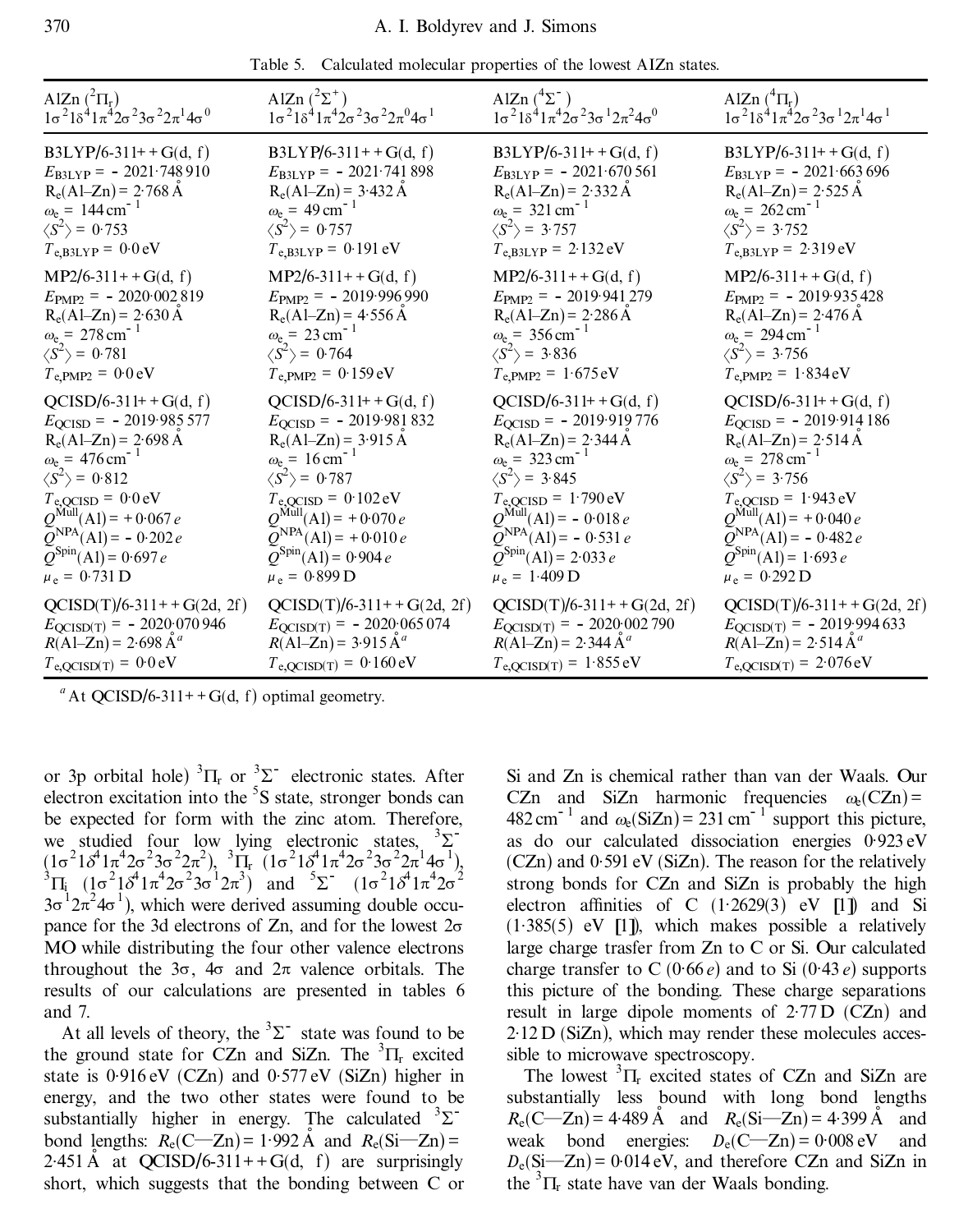| CZn $(^3\Sigma^-$                                                                                                                                                                           | $CZn({}^3\Pi_r)$                                                                                                                                                                              | CZn $(^5\Sigma^-$                                                                                                                                                                      | CZn $({}^3\Pi_i)$                                                                                                                                                                                     |
|---------------------------------------------------------------------------------------------------------------------------------------------------------------------------------------------|-----------------------------------------------------------------------------------------------------------------------------------------------------------------------------------------------|----------------------------------------------------------------------------------------------------------------------------------------------------------------------------------------|-------------------------------------------------------------------------------------------------------------------------------------------------------------------------------------------------------|
| $1\sigma^2 1\delta^4 1\pi^4 2\sigma^2 3\sigma^2 2\pi^2 4\sigma^0$                                                                                                                           | $1\sigma^2 1\delta^4 1\pi^4 2\sigma^2 3\sigma^2 2\pi^1 4\sigma^1$                                                                                                                             | $1\sigma^2 1\delta^4 1\pi^4 2\sigma^2 3\sigma^1 2\pi^2 4\sigma^1$                                                                                                                      | $1\sigma^2 1\delta^4 1\pi^4 2\sigma^2 3\sigma^1 2\pi^3 4\sigma^0$                                                                                                                                     |
| $B3LYP/6-311++G(d, f)$<br>$E_{\text{B3LYP}} = -1817.247634$<br>$R_e(C-Zn) = 2.011 \text{ Å}$<br>$\omega_e = 440 \text{ cm}^{-1}$<br>$\langle S^2 \rangle$ = 2.120<br>$T_{e,B3LYP} = 0.0 eV$ | $B3LYP/6-311++G(d, f)$<br>$E_{\text{B3LYP}} = -1817.213789$<br>$R_e(C-Zn) = 2.317 \text{ Å}$<br>$\omega_e = 194 \text{ cm}^{-1}$<br>$\langle S^2 \rangle$ = 2.014<br>$T_{e,B3LYP} = 0.921 eV$ | $B3LYP/6-311++G(d, f)$<br>$E_{B3LYP} = -1817.198364$<br>$R_e(C-Zn) = 1.950 \text{ Å}$<br>$\omega_e = 556 \text{ cm}^{-1}$<br>$\langle S^2 \rangle$ = 6.004<br>$T_{e,B3LYP} = 1.341 eV$ | $B3LYP/6-311++G(d, f)$<br>$E_{\text{B3LYP}} = -1817.144251$<br>$R_e(C-Zn) = 1.808 \text{ Å}$<br>$\omega_e = 687 \text{ cm}^{-1}$<br>$\langle S^2 \rangle$ = 2.016<br>$T_{e,B3LYP} = 2.813 \text{ eV}$ |
| $MP2/6-311++G(d, f)$                                                                                                                                                                        | $MP2/6-311++G(d, f)$                                                                                                                                                                          | $MP2/6-311++G(d, f)$                                                                                                                                                                   | $MP2/6-311++G(d, f)$                                                                                                                                                                                  |
| $E_{\text{PMP2}} = -1815.871666$                                                                                                                                                            | $E_{\text{PMP2}} = -1815.839828$                                                                                                                                                              | $E_{\text{PMP2}} = -1815.846983$                                                                                                                                                       | $E_{\text{PMP2}} = -1815.757473$                                                                                                                                                                      |
| $R_e(C-Zn) = 1.970 \text{ Å}$                                                                                                                                                               | $R_e(C-Zn) = 4.391 \text{ Å}$                                                                                                                                                                 | $R_e(C-Zn) = 1.922 \text{ Å}$                                                                                                                                                          | $R_e(C-Zn) = 1.755 \text{ Å}$                                                                                                                                                                         |
| $\omega_e = 513 \text{ cm}^{-1}$                                                                                                                                                            | $\omega_e = 22 \text{ cm}^{-1}$                                                                                                                                                               | $\omega_e = 604 \text{ cm}^{-1}$                                                                                                                                                       | $\omega_e$ = 726 cm <sup>-1</sup>                                                                                                                                                                     |
| $\langle S^2 \rangle$ = 2.827                                                                                                                                                               | $\langle S^2 \rangle$ = 2.008                                                                                                                                                                 | $\langle S^2 \rangle$ = 6.010                                                                                                                                                          | $\langle S^2 \rangle$ = 2.594                                                                                                                                                                         |
| $T_{\rm e, PMP2} = 0.0 \,\rm eV$                                                                                                                                                            | $T_{e, PMP2} = 0.866 eV$                                                                                                                                                                      | $T_{\rm e, PMP2} = 0.672 \, \rm eV$                                                                                                                                                    | $T_{e, PMP2} = 3.107 eV$                                                                                                                                                                              |
| $QCISD/6-311++G(d, f)$                                                                                                                                                                      | $QCISD/6-311++G(d, f)$                                                                                                                                                                        | $QCISD/6-311++G(d, f)$                                                                                                                                                                 | $QCISD/6-311++G(d, f)$                                                                                                                                                                                |
| $E_{\text{QCISD}} = -1815.857733$                                                                                                                                                           | $E_{\text{QCISD}} = -1815.830699$                                                                                                                                                             | $E_{\text{QCISD}} = -1815.827970$                                                                                                                                                      | $E_{\text{QCISD}} = -1815.757037$                                                                                                                                                                     |
| $R_e(C-Zn) = 1.992 \text{ Å}$                                                                                                                                                               | $R_e(C-Zn) = 4.489 \text{ Å}$                                                                                                                                                                 | $R_e(C-Zn) = 1.942 \text{ Å}$                                                                                                                                                          | $R_e(C-Zn) = 1.821 \text{ Å}$                                                                                                                                                                         |
| $\omega_{\rm e}$ = 482 cm <sup>-1</sup>                                                                                                                                                     | $\omega_{e}$ = 20 cm <sup>-1</sup>                                                                                                                                                            | $\omega_{e}$ = 587 cm <sup>-1</sup>                                                                                                                                                    | $\omega_e$ = 712 cm <sup>-1</sup>                                                                                                                                                                     |
| $\langle S^2 \rangle$ = 2.823                                                                                                                                                               | $\langle S^2 \rangle$ = 2.008                                                                                                                                                                 | $\langle S^2 \rangle$ = 6.010                                                                                                                                                          | $\langle S^2 \rangle$ = 2.080                                                                                                                                                                         |
| $T_{\text{e,QCISD}} = 0.0 \text{ eV}$                                                                                                                                                       | $T_{\text{e,QCISD}} = 0.736 \text{ eV}$                                                                                                                                                       | $T_{\text{e,QCISD}} = 0.810 \text{ eV}$                                                                                                                                                | $T_{\text{e,QCISD}} = 2.740 \text{ eV}$                                                                                                                                                               |
| $Q^{\text{Mull}}(C) = -0.236 e$                                                                                                                                                             | $Q^{\text{Mul}}(C) = +0.005 e$                                                                                                                                                                | $Q^{\text{Mul}}(C) = -0.312 e$                                                                                                                                                         | $Q^{\text{Mul}}(C) = -0.337 e$                                                                                                                                                                        |
| $\overline{Q}^{NPA}(C) = -0.657 e$                                                                                                                                                          | $\widetilde{Q}^{NPA}(\mathbf{C}) = -0.000 e$                                                                                                                                                  | $\widetilde{Q}^{NPA}(\text{C}) = -0.785 e$                                                                                                                                             | $\tilde{Q}^{NPA}(\tilde{C}) = -1.047 e$                                                                                                                                                               |
| $Q^{\text{Spin}}(C) = 2.318 e$                                                                                                                                                              | $Q^{\text{Spin}}(C) = 1.997 e$                                                                                                                                                                | $Q^{\text{Spin}}(C) = 2.762 e$                                                                                                                                                         | $Q^{\text{Spin}}(C) = 1.452 e$                                                                                                                                                                        |
| $\mu_e = 2.771$ D                                                                                                                                                                           | $\mu_e = 0.065$ D                                                                                                                                                                             | $\mu_e = 1.749$ D                                                                                                                                                                      | $\mu_e = 4.184$ D                                                                                                                                                                                     |
| $QCISD(T)/6-311++G(2d, 2f)$                                                                                                                                                                 | $QCISD(T)/6-311++G(2d, 2f)$                                                                                                                                                                   | $QCISD(T)/6-311++G(2d, 2f)$                                                                                                                                                            | $QCISD(T)/6-311++G(2d, 2f)$                                                                                                                                                                           |
| $E_{\text{QCISD(T)}} = -1815.948395$                                                                                                                                                        | $E_{QCISD(T)} = -1815.914730$                                                                                                                                                                 | $E_{\text{QCISD(T)}} = -1815.910256$                                                                                                                                                   | $E_{\text{QCISD(T)}} = -1815.846905$                                                                                                                                                                  |
| $R(C-Zn) = 1.992 \text{ Å}^a$                                                                                                                                                               | $R(C-Zn) = 4.489 \mathring{A}^a$                                                                                                                                                              | $R(C-Zn) = 1.942 \text{ Å}^a$                                                                                                                                                          | $R(C-Zn) = 1.821 \text{ Å}^a$                                                                                                                                                                         |
| $T_{\text{e,QCISD}(T)} = 0.0 \text{ eV}$                                                                                                                                                    | $T_{e,QCISD(T)} = 0.916 \text{ eV}$                                                                                                                                                           | $T_{e,QCISD(T)} = 1.038 \text{ eV}$                                                                                                                                                    | $T_{e,QCISD(T)} = 2.762 eV$                                                                                                                                                                           |

Table 6. Calculated molecular properties of the lowest CZn states.

The high-spin  ${}^{5}\Sigma^{-}$  states of CZn and SiZn have bond lengths similar to those in ground state, which suggests that these states have chemical bonding rather than van der Waals bonds. Indeed, our calculated intrinsic bond energies for the two lowest excited quartet states were found to be relatively high:  $3.70 \text{ eV}$  (dissociation into  ${}^{3}P(C) + {}^{3}P(Zn)$  and 2.68 eV (dissociation into  ${}^{5}S(Si) + {}^{1}S(Zn)$ . However, these intrinsic bond energies are not able to overcome the excitation energies of  $C^{5}S$ ; 4 .01 eV at QCISD(T)/6-311++G(2d, 2f ), 4 .18 eV experiment [2]),  $\overline{Z}$ n (<sup>3</sup>P, 3.82 eV at QCISD(T)/6-311++G(2d, 2f),  $4.04 \text{ eV}$  experiment [2]) or of Si  $(^5S, 3.79 \text{ eV}$  at  $QCISD(T)/6-311++G(2d, 2f)$  while they are very close, as a result of which the triplet  ${}^{3}\Sigma^{-}$  state remains the ground state.

## 3.5. *NZn and PZn*

There are no experimental or theoretical data on these molecules in the literature according to *Spectroscopic References for Diatomic Molecules* [4].

Nitrogen and phosphorus have very stable  ${}^{4}S(2s^{2}2p^{3})$ (N) and  $3s^23p^3$  (P)) electronic configurations, and nitrogen does not have a positive electron affinity while phosphorus has an electron affinity of  $0.7465(3)$ eV [1]. Therefore, one expects only a weak van der Waals bond with the zinc atom in the  ${}^{4}\Sigma^{-}$  electronic states. After electron excitation into the  ${}^{2}D$  state, stronger bonds can be expected to form with the zinc atom. We therefore studied two low lying electronic states.  $\mathrm{^{4}\Sigma}^{-}$  $(1\sigma^2 1\delta^4 1\pi^4 2\sigma^2 3\sigma^2 2\pi^2 4\sigma^1)$  and  ${}^{2}\Pi_i$  $(1\sigma^2 1\delta^4 1\pi^4 2\sigma^2 3\sigma^2 2\pi^3 4\sigma^0)$ . The results of our calculations are presented in table 8.

At all levels of theory, the  ${}^{4}\Sigma^{-}$  state was found to be the ground state for NZn and PZn. Interestingly, for this state we found *two minima* for both molecules at the MP2/6-311++G(d, f) level of theory. In the short bond minimum  $(NZn: R_e(N-Zn) = 2.028 \text{ Å},$  $\omega_e$  = 321 cm<sup>-1</sup> and PZn:  $R_e(P-Zn)$  = 2.449 A,  $\omega_e$  =  $189 \text{ cm}^{-1}$ ) the bonding is chemical. Although the  $2\pi$ MO is almost completely composed of 3p AOs of P,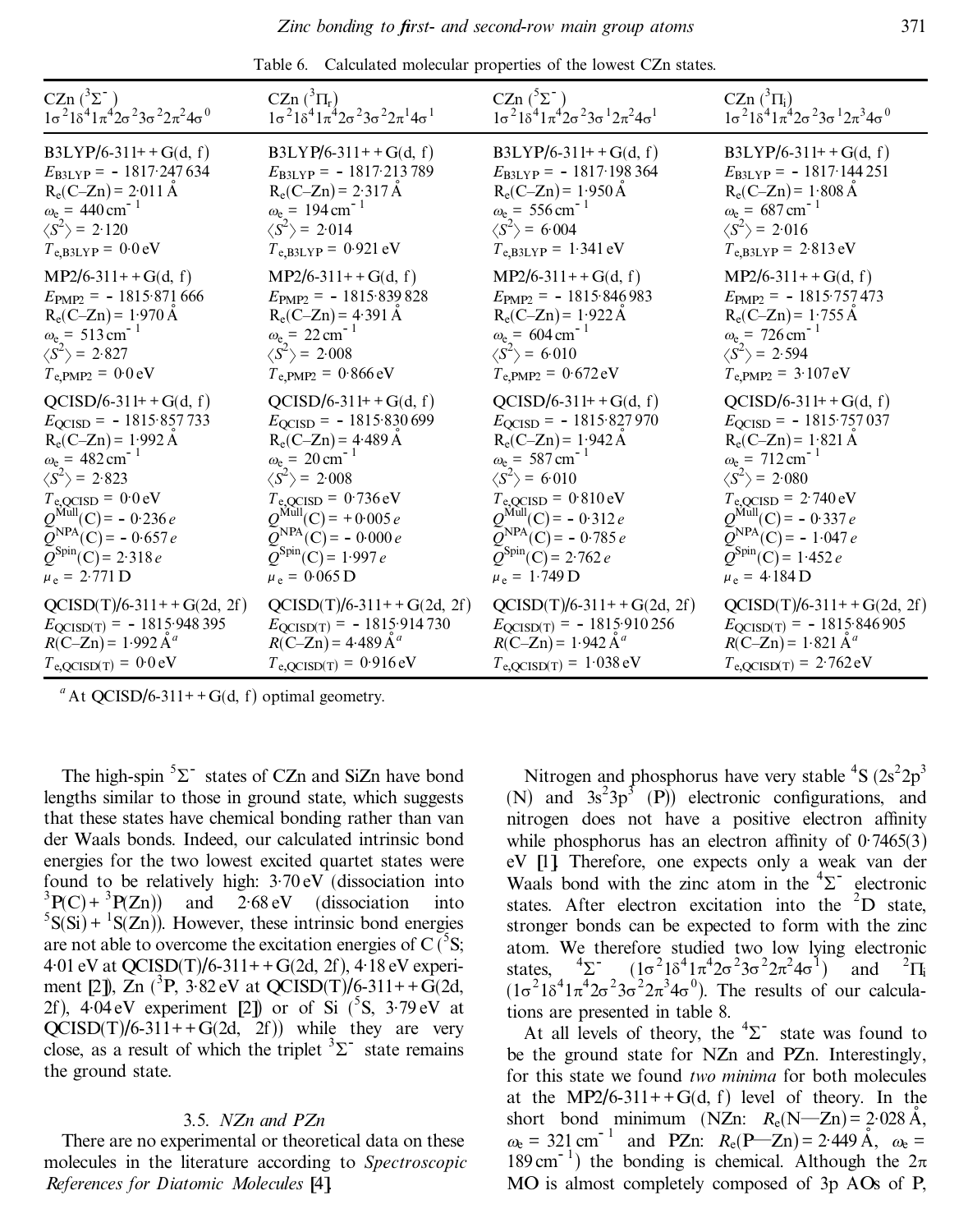|  |  |  |  |  | Table 7. Calculated molecular properties of the lowest SiZn states. |
|--|--|--|--|--|---------------------------------------------------------------------|
|--|--|--|--|--|---------------------------------------------------------------------|

| SiZn $(^{3}\Sigma^{-})$                                                       | SiZn $({}^3\Pi_r)$                                                            | SiZn $(^5\Sigma^-)$                                               | SiZn $({}^3\Pi_i)$                                                |
|-------------------------------------------------------------------------------|-------------------------------------------------------------------------------|-------------------------------------------------------------------|-------------------------------------------------------------------|
| $1\sigma^2$ $1\delta^4$ $1\pi^4$ $2\sigma^2$ $3\sigma^2$ $2\pi^2$ $4\sigma^0$ | $1\sigma^2$ $1\delta^4$ $1\pi^4$ $2\sigma^2$ $3\sigma^2$ $2\pi^1$ $4\sigma^1$ | $1\sigma^2 1\delta^4 1\pi^4 2\sigma^2 3\sigma^1 2\pi^2 4\sigma^1$ | $1\sigma^2 1\delta^4 1\pi^4 2\sigma^2 3\sigma^1 2\pi^3 4\sigma^0$ |
| $B3LYP/6-311++G(d, f)$                                                        | $B3LYP/6-311++G(d, f)$                                                        | $B3LYP/6-311++G(d, f)$                                            | $B3LYP/6-311++G(d, f)$                                            |
| $E_{\text{B3LYP}} = -2068.773207$                                             | $E_{\text{B3LYP}} = -2068.751541$                                             | $E_{\text{B3LYP}} = -2068.696049$                                 | $E_{\text{B3LYP}} = -2068.660399$                                 |
| $R_e(Si-Zn) = 2.436 \text{ Å}$                                                | $R_e(Si-Zn) = 2.818 \text{ Å}$                                                | $R_e(Si-Zn) = 2.385 \text{ Å}$                                    | $R_e(Si-Zn) = 2.197 \text{ Å}$                                    |
| $\omega_e = 236 \text{ cm}^{-1}$                                              | $\omega_e = 117 \text{ cm}^{-1}$                                              | $\omega_e$ = 297 cm <sup>-1</sup>                                 | $\omega_e$ = 375 cm <sup>-1</sup>                                 |
| $\langle S^2 \rangle$ = 2.011                                                 | $\langle S^2 \rangle$ = 2.009                                                 | $\langle S^2 \rangle$ = 6.004                                     | $\langle S^2 \rangle$ = 2.008                                     |
| $T_{e,B3LYP} = 0.0 eV$                                                        | $T_{e,B3LYP} = 0.590 eV$                                                      | $T_{e,B3LYP} = 2.099 \text{ eV}$                                  | $T_{e,B3LYP} = 3.069 \text{ eV}$                                  |
| $MP2/6-311++G(d, f)$                                                          | $MP2/6-311++G(d, f)$                                                          | $MP2/6-311++G(d, f)$                                              | $MP2/6-311++G(d, f)$                                              |
| $E_{\text{PMP2}} = -2067.006516$                                              | $E_{\text{PMP2}} = -2066.986697$                                              | $E_{\text{PMP2}} = -2066.955629$                                  | $E_{\text{PMP2}} = -2066.901533$                                  |
| $R_e(Si-Zn) = 2.437 \text{ Å}$                                                | $R_e(Si-Zn) = 2.818 \text{ Å}$                                                | $R_e(Si-Zn) = 2.338 \text{ Å}$                                    | $R_e(Si-Zn) = 2.147 \text{ Å}$                                    |
| $\omega_e = 232 \text{ cm}^{-1}$                                              | $\omega_e = 58 \text{ cm}^{-1}$                                               | $\omega_e = 330 \text{ cm}^{-1}$                                  | $\omega_e = 432 \text{ cm}^{-1}$                                  |
| $\langle S^2 \rangle$ = 2.532                                                 | $\langle S^2 \rangle$ = 2.072                                                 | $\langle S^2 \rangle$ = 6.004                                     | $\langle S^2 \rangle$ = 2.087                                     |
| $T_{\rm e, PMP2} = 0.0 \,\rm eV$                                              | $T_{\rm e, PMP2} = 0.539 \,\rm eV$                                            | $T_{e, PMP2} = 1.385 eV$                                          | $T_{e, PMP2} = 2.857 eV$                                          |
| $QCISD/6-311++G(d, f)$                                                        | $QCISD/6-311++G(d, f)$                                                        | $QCISD/6-311++G(d, f)$                                            | $QCISD/6-311++G(d, f)^b$                                          |
| $E_{\text{QCISD}} = -2066.991781$                                             | $E_{\text{QCISD}} = -2066.973138$                                             | $E_{\text{QCISD}} = -2066.936073$                                 |                                                                   |
| $R_e(Si-Zn) = 2.451 \text{ Å}$                                                | $R_e(Si-Zn) = 4.399 \text{ Å}$                                                | $R_e(Si-Zn) = 2.364 \text{ Å}$                                    |                                                                   |
| $\omega_e$ = 231 cm <sup>-1</sup>                                             | $\omega_e = 19 \text{ cm}^{-1}$                                               | $\omega_e$ = 321 cm <sup>-1</sup>                                 |                                                                   |
| $\langle S^2 \rangle$ = 2.529                                                 | $\langle S^2 \rangle$ = 2.009                                                 | $\langle S^2 \rangle$ = 6.004                                     |                                                                   |
| $T_{\text{e,QCISD}} = 0.0 \text{ eV}$                                         | $T_{\text{e,QCISD}} = 0.507 \text{ eV}$                                       | $T_{\text{e,QCISD}} = 1.516 \text{ eV}$                           |                                                                   |
| $Q^{\text{Mull}}(\text{Si})$ = - 0.047 e                                      | $Q^{\text{Mull}}(\text{Si}) = +0.012 e$                                       | $Q^{\text{Mul}}(\text{Si}) = -0.119 e$                            |                                                                   |
| $\tilde{Q}^{NPA}(Si) = -0.434 e$                                              | $\widetilde{Q}^{NPA}(\text{Si}) = -0.001 e$                                   | $\tilde{Q}^{NPA}(\text{Si}) = -0.653 e$                           |                                                                   |
| $Q^{\text{Spin}}(\text{Si}) = 1.711 e$                                        | $Q^{\text{Spin}}(\text{Si}) = 1.985 e$                                        | $Q^{\text{Spin}}(\text{Si}) = 2.610 e$                            |                                                                   |
| $\mu_e = 2.121$ D                                                             | $\mu_e = 0.173$ D                                                             | $\mu_e = 0.966 \,\text{D}$                                        |                                                                   |
| $QCISD/6-311++G(2d, 2f)$                                                      | $QCISD/6-311++G(2d, 2f)$                                                      | $QCISD/6-311++G(2d, 2f)$                                          |                                                                   |
| $E_{\text{QCISD}} = -2067.084256$                                             | $E_{\text{OCISD}} = -2067.063055$                                             | $E_{\text{QCISD}} = -2067.021741$                                 |                                                                   |
| $R(Si-Zn) = 2.451 \text{ Å}^a$                                                | $R(Si-Zn) = 4.399 \text{ Å}^a$                                                | $R(Si-Zn) = 2.364 \text{ Å}^a$                                    |                                                                   |
| $T_{\text{e,QCISD}} = 0.0 \text{ eV}$                                         | $T_{\rm e,QCISD} = 0.577 \,\rm eV$                                            | $T_{\rm e,QCISD} = 1.701 \text{ eV}$                              |                                                                   |

<sup>a</sup> At QCISD/6-311++G(d, f) optimal geometry.<br><sup>*b*</sup> There is a sharp change in the composition of the wavefunction at the QCISD level of theory around the equilibrium bond length.

the  $3\sigma$  and  $4\sigma$  MOs are composed from AOs of both atoms; the  $3\sigma$  MO is singly occupied and it is a bonding orbital composed of 4s AOs of Zn and 3p AOs of P, and the  $4\sigma$  MO is doubly occupied (even being higher in energy than the  $3\sigma$  MO) and is antibonding with respect to overlap of the 3p AOs of P and the 4s AOs of Zn, but it is bonding with respect to overlap of the 3p AOs of P and the 4p AO of Zn. The long bond minimum (NZn:  $R_e(N-Zn) = 4.263 \text{ Å}, \ \omega_e = 20 \text{ cm}^{-1} \text{ and } PZn: R_e(P \text{)}$  $Zn$ ) = 4.321 Å,  $\omega_e$  = 23 cm<sup>-1</sup>) represents van der Waals bonding with the  $2\pi$  MO completely composed of 3p AOs of P, the  $3\sigma$  MO singly occupied and composed of the 3p AOs of P and the  $4\sigma$  MO doubly occupied (even being higher in energy than the  $3\sigma$  MO) and composed of the 4s AO of Zn.

The short minima were found to be higher (by 0 .097 eV) and lower (by 0 .055 eV) in energy than the long minima at the MP2/6-311++G(d, f) level of theory for NZn and PZn, respectively. However, at the B3LYP/6-311++G(d, f) level of theory, only the short

minima were found for both molecules. At the QCISD/  $6-311++G(d, f)$  level of theory, only PZn has two minima, while the short minimum of NZn does not exist. Further studies must be done for NZn to make a final conclusion on the short minimum. At our highest  $QCISD(T)/6-311++G(2d, 2f)$  level the short minimum of PZn is somewhat (by  $0.018 \text{ eV}$ ) lower in energy than the long one, but it is hard to predict which minimum is more stable at this time.

The  ${}^{2}$  $\Pi_i$  excited state is 0.738 eV (NZn) and 0.502 eV (PZn) higher in energy. In the  ${}^{2}$  $\Pi$  excited state, the charge transfer from  $Zn$  to N or to P is substantial. which is reflected in the chemical bonding in this state. Indeed, the calculated molecular parameters of the  ${}^{2}$  $\Pi$ <sub>i</sub> state  $R_e(N-Zn) = 1.84 \text{ Å}$  and  $R_e(P-Zn) = 2.21 \text{ Å}$ ,  $\omega_e = 602 \text{ cm}^{-1}$  (NZn) and  $\omega_e = 354 \text{ cm}^{-1}$  (PZn), and strong intrinsic bond energies 1.65 eV (NZn) and 0 .94 eV (PZn) support the chemical nature of the bonding. However, these intrinsic bond energies are not able to overcome the excitation energies of N  $(^2D)$ ;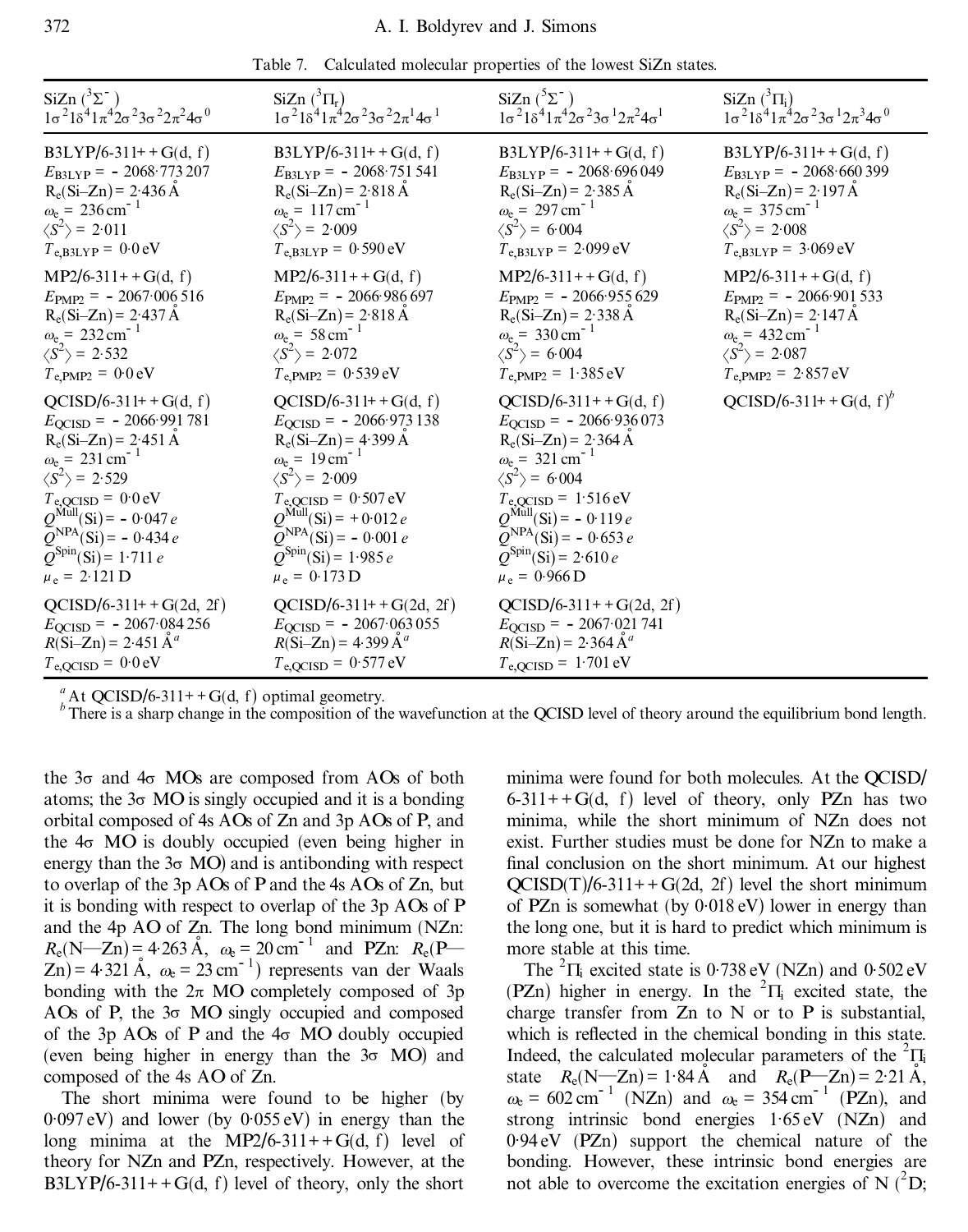|                                                                                                                                                                                                                                                                                                                                                                              |                                                                                                                                                                                                                                                                                                                                                                                                                      | Table 8. Calculated molecular properties of the lowest NZn and PZn states.                                                                                                                                                                                                                                                         |                                                                                                                                                                                                                                                                                                                                                                                                        |                                                                                                                                                                                                                                                                                                                                                  |
|------------------------------------------------------------------------------------------------------------------------------------------------------------------------------------------------------------------------------------------------------------------------------------------------------------------------------------------------------------------------------|----------------------------------------------------------------------------------------------------------------------------------------------------------------------------------------------------------------------------------------------------------------------------------------------------------------------------------------------------------------------------------------------------------------------|------------------------------------------------------------------------------------------------------------------------------------------------------------------------------------------------------------------------------------------------------------------------------------------------------------------------------------|--------------------------------------------------------------------------------------------------------------------------------------------------------------------------------------------------------------------------------------------------------------------------------------------------------------------------------------------------------------------------------------------------------|--------------------------------------------------------------------------------------------------------------------------------------------------------------------------------------------------------------------------------------------------------------------------------------------------------------------------------------------------|
| NZn $\left(\frac{4\sum_{1}^{6}y^{6}}{1\pi^{2}2\sigma^{2}3\sigma^{2}2\pi^{2}4\sigma^{1}}\right)$                                                                                                                                                                                                                                                                              | $\frac{16^{2}18^{4}1\pi^{4}\cdot 26^{2}36^{2}2\pi^{3}46^{0}}{16^{2}18^{4}1\pi^{4}\cdot 26^{2}36^{2}2\pi^{3}46^{0}}$<br>NZn $(^2\Pi_i)$                                                                                                                                                                                                                                                                               | PZn $\left(\frac{4\Sigma}{10^{-2}16} \right)^a$<br>10 <sup>2</sup> 18 <sup>4</sup> 1 $\pi^4$ 20 <sup>2</sup> 30 <sup>2</sup> 2 $\pi^2$ 40 <sup>1</sup>                                                                                                                                                                             | $1\sigma^2 1\delta^4 1\pi^4 2\sigma^2 3\sigma^2 2\pi^2 4\sigma^1$<br>PZn $(\overline{2})^{\circ}$                                                                                                                                                                                                                                                                                                      | $1\sigma^2 1\delta^4 1\pi^4 2\sigma^2 3\sigma^2 2\pi^3 4\sigma^0$<br>$PZn$ ( ${}^2\Pi$ )                                                                                                                                                                                                                                                         |
| No long-bond minimum<br>$BJLYP/6-311++G(d, f)$                                                                                                                                                                                                                                                                                                                               | $\begin{array}{l} E_{\rm B31VP} = -\ 1833\cdot 937\,764\\ R_{\rm e}({\rm N\!-\!Zn}) = 1\cdot 839\,{\rm \AA}\\ \omega_{\rm e} = \ 580\,{\rm cm}^{-1}\\ \langle S^2 \rangle = \ 0\,9951 \end{array}$<br>$BLLYP/6-311+G(d, f)$                                                                                                                                                                                          | $BJLYP/6-311++G(d, f)$<br>$E_{\text{B3LYP}} = -2120\,646\,308$<br>$R_e(P-Zn) = 2.511\,\text{\AA}$<br>$\omega_e = 189\,\text{cm}^{-1}$<br>$\langle S \rangle = 3.759$<br>$I_{\rm e,B3LYP}=0.0\,\rm eV$                                                                                                                              | No long-bond minimum<br>$B3LYP/6-311+G(d, f)$                                                                                                                                                                                                                                                                                                                                                          | $B3LYP/6-311++G(d, f)$<br>$E_{\text{B3LPP}} = -2120.633861$<br>$R_e(P-Zn) = 2219 \text{ Å}$<br>$\omega_e = 347 \text{ cm}^{-1}$<br>$\langle S^2 \rangle = 0.760$<br>$\langle S^2 \rangle = 0.760$<br>$I_{\rm e,B3LYP}=0.339\,\rm eV$                                                                                                             |
| $E_{\text{PMP2}} = -1832.570117$<br>R <sub>e</sub> (N-Zn) = 4.263 Å<br>$MP2/6-311+G(d, f)$<br>$T_{\rm e, PMP2}$ = 0.0 $\rm eV$<br>$\langle S^2 \rangle = 3.758$<br>$\omega_{\rm e} = 20 \, \rm cm^{-1}$                                                                                                                                                                      | MP2/6-311++G(d, f)<br><i>E</i> p <sub>NP2</sub> = -1832:536252<br>R <sub>e</sub> (N-Zn) = 1 <sup>-7</sup> 61 Å<br>$\alpha_8$ = 770 cm <sup>-1</sup><br>$\langle S^2 \rangle$ = 0-770<br>$Ie,PMP2 = 0.922 eV$                                                                                                                                                                                                         | $E_{\text{PMP2}} = -2118.864\,098$<br>$R_e(P-Zn) = 2.449 \text{ Å}$<br>$\omega_e = 189 \text{ cm}^{-1}$<br>$MP2/6-311+G(d, f)$<br>$T_{\rm e, PMP2} = 0.0 \, \rm eV$<br>$\langle S^2 \rangle$ = 3.791                                                                                                                               | $E_{\text{PMP2}} = -2118.862\,086$<br>$R_e(P-Zn) = 4.321 \text{ Å}$<br>$\omega_e = 23 \text{ cm}^{-1}$<br>$MP2/6-311+G(d, f)$<br>$T_{\rm e, RMP2} = 0.055 \, \rm eV$<br>$\langle S^2 \rangle = 3.752$                                                                                                                                                                                                  | $E_{\text{PMP2}} = -2118.844\,084$<br>$R_e(P-Zn) = 2.178 \,\text{\AA}$<br>$\alpha_b = 392 \,\text{cm}^{-1}$<br>$\langle S^2 \rangle = 0.770$<br>$MP2/6-311+G(d, f)$<br>$T_{\rm e, PMP2} = 0.545 \, \rm eV$                                                                                                                                       |
| $E_{\text{QCISD}} = -1832.556399$<br>$QCISD/6-311++G(d, f)$<br>$R_e(N-Zn) = 4.380 \text{ Å}$<br>$\begin{array}{l} T_{\rm c,QCISD} = 0.0 \, {\rm eV} \\ Q^{\rm Null}({\rm N}) = +0.003 \, e \\ Q^{\rm NPA}({\rm N}) = -0.000 \, e \\ Q^{\rm Spin}({\rm N}) = 2.998 \, e \end{array}$<br>$\omega_e = 18 \text{ cm}^{-1}$<br>$\langle S^2 \rangle = 3.758$<br>$\mu_e = 0.016$ D | QCISD/6-311++ G(d, f)<br>$E_{QCRD} = -1832.516248$<br>$R_e(N-Zn) = 1.841 \text{ Å}$<br>$(8^2) = 602 \text{ cm}^{-1}$<br>$(5^2) = 0.768$<br>$(5^2) = 0.768$<br>$\begin{array}{l} T_{\rm e,QCISD} = 1\cdot 093 \, {\rm eV} \\ Q^{\rm Null}({\rm N}) = -\; 0\cdot 242 \, e \\ Q^{\rm NIR}({\rm N}) = -\; 0\cdot 882 \, e \\ Q^{\rm Nlin}({\rm N}) = 1\cdot 241 \, e \\ \mu_{\rm e} = 4\cdot 059 \, {\rm D} \end{array}$ | $QCISD/6-311+G(d, f)$<br>$E_{\text{QCISD}} = -2118.849$ 123<br>$R_e(P-Zn) = 2.549 \text{ Å}$<br>$\omega_e = 134 \text{ cm}^{-1}$<br>$\langle S^2 \rangle = 3.806$<br>$Q^{\text{Null}}(P) = +0.075 e$<br>$Q^{\text{NPR}}(P) = -0.262 e$<br>$Q^{\text{Spin}}(P) = 2.564 e$<br>$r_{\rm e,QCISD} = 0.0 \, \rm eV$<br>$\mu_e = 0.336$ D | $E_{\text{CCISD}} = -2118849204$<br>$R_e(P-Zn) = 4371 \text{ Å}$<br>$\omega_e = 19 \text{ cm}^{-1}$<br>$\langle S^2 \rangle = 3.752$<br>$QCISD/6-311++G(d, f)$<br>$\label{eq:2.1} \begin{array}{l} T_{\rm e,CCSD} = -\,0.002\,\text{eV} \\ Q^{\rm Null}(\text{P}) = +0.010\,e \\ Q^{\rm NIR}(\text{P}) = -\,0.002\,e \\ Q^{\rm Spin}(\text{P}) = 2.9934\,e \end{array}$<br>$\mu_{\rm e}=0{\cdot}021$ D | $QCISD/6-311+G(d, f)$<br>$E_{\text{QCISD}} = -2118.826 \text{ i}55$<br>$R_e(P-Zn) = 2.213 \text{ Å}$<br>$\omega_s = 354 \text{ cm}^{-1}$<br>$\langle S^2 \rangle = 0.777$<br>$T_{\text{e,QCISD}} = 0.625 \text{ eV}$<br>$Q^{\text{Null}}(P) = -0.145 e$<br>$Q^{\text{NPA}}(P) = -0.685 e$<br>$Q^{\text{Spin}}(P) = 1.007 e$<br>$\mu_e = 3.483$ D |
| $QCISD(T)/6-311+G(2d, 2f)$<br>$E_{\text{QCISD}(T)} = -1832.644015$<br>$R(N-Zn) = 4.380 \text{ Å}^c$<br>$I_{\rm e, QCISD(T)}=0.0\,{\rm eV}$                                                                                                                                                                                                                                   | $QCISD(T)/6-311+ + G(2d, 2f)$<br>$E_{QCISD(T)} = -1832.616903$<br>$R(N-Zn) = 1.841 \text{ Å}$<br>$T_{\rm e,QCISD(T)} = 0.738 \, \rm eV$                                                                                                                                                                                                                                                                              | $QCISD(T)/6-311++G(2d, 2f)$<br>$E_{\text{QCSD(T)}} = -2118.942273$<br>$R(P-Zn) = 2.549 \text{ Å}^c$<br>$T_{\rm e,QCISD(T)}=0{\cdot}0\,{\rm eV}$                                                                                                                                                                                    | $QCISD(T)/6-311+G(2d, 2f)$<br>$E_{\text{QCISD}(T)} = -2118.941617$<br>$R(P-Zn) = 4.371 \text{ Å}^c$<br>$T_{\rm e,QCISD(T)}=0.018\,\rm eV$                                                                                                                                                                                                                                                              | $QCISD(T)/6-311+G(2d, 2f)$<br>$E_{\text{QCISD}(T)} = -2118.923840$<br>R(P-Zn) = 2.213Å<br>$T_{\rm e,QCISD(T)}=0.502\,\rm eV$                                                                                                                                                                                                                     |
| "Short-bond minimum.<br>"Long-bond minimum.<br>"At QCISD/6-311++G(d, f) optimal geometry.                                                                                                                                                                                                                                                                                    |                                                                                                                                                                                                                                                                                                                                                                                                                      |                                                                                                                                                                                                                                                                                                                                    |                                                                                                                                                                                                                                                                                                                                                                                                        |                                                                                                                                                                                                                                                                                                                                                  |

minimum.<br>minimum.<br>5-311++C  $\phi$  Long-bond minimum.<br>  $\alpha$  At QCISD/6-311++C  $\mathcal{L}$  At Q CISD/6-311++G(d, f) optimal geometry.<br>.

*Zinc bonding to ®rst- and second-row main group atoms* 373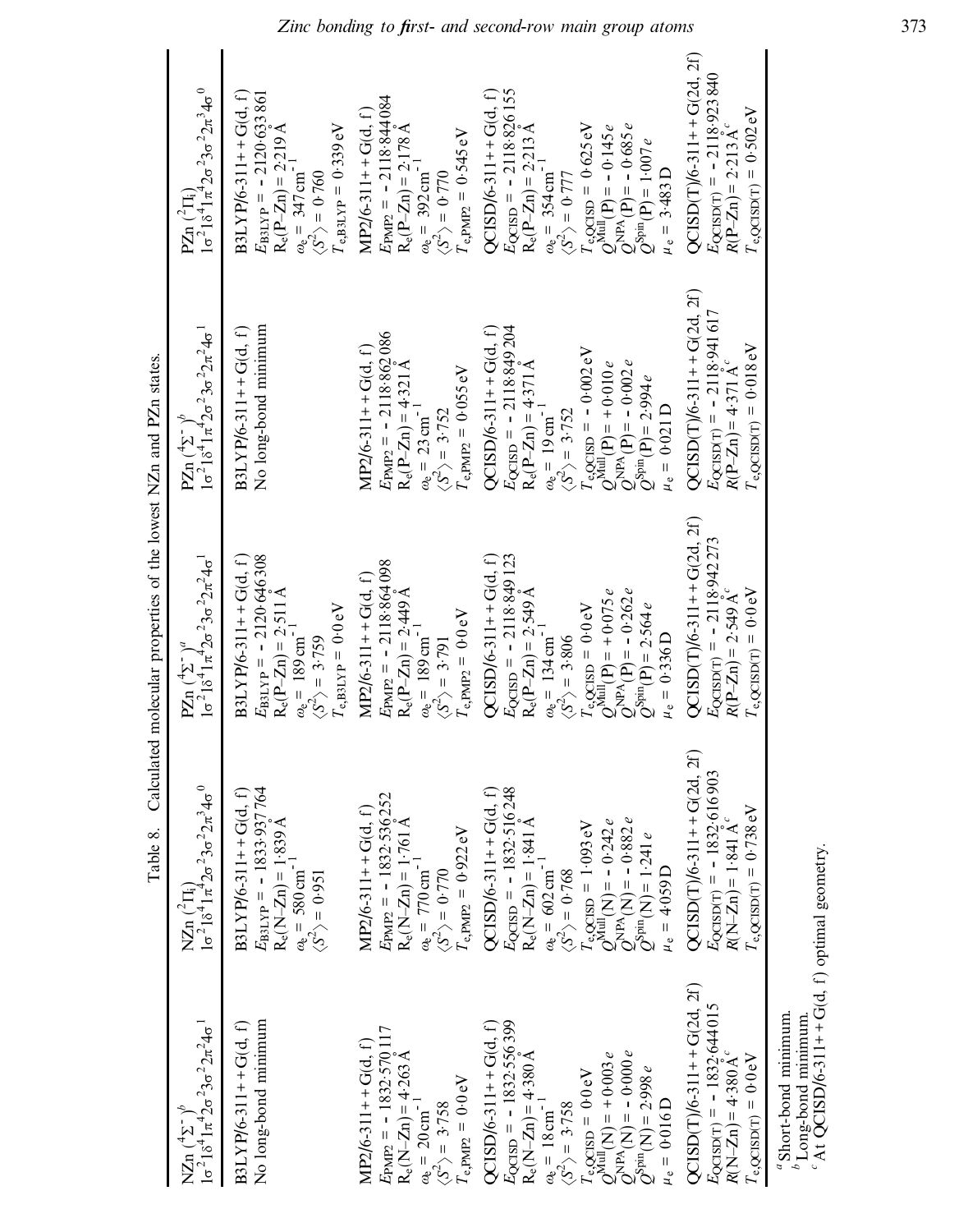|  |  |  |  | Table 9. Calculated molecular properties of the lowest OZn states. |
|--|--|--|--|--------------------------------------------------------------------|
|--|--|--|--|--------------------------------------------------------------------|

| OZn $({}^{1}\Sigma^{+})$<br>$1\sigma^2 1\delta^4 1\pi^4 2\sigma^2 3\sigma^2 2\pi^4 4\sigma^0$                                                                              | OZn $({}^3\Pi_i)$<br>$1\sigma^2$ $1\delta^4$ $1\pi^4$ $2\sigma^2$ $3\sigma^2$ $2\pi^3$ $4\sigma^1$                                                                                                           | $OZn ({}^{3}\Sigma^{-})$<br>$1\sigma^2$ $1\delta^4$ $1\pi^4$ $2\sigma^2$ $3\sigma^2$ $2\pi^2$ $4\sigma^2$                                                                                                   | OZn $(^3\Sigma^+)$<br>$1\sigma^2 1\delta^4 1\pi^4 2\sigma^2 3\sigma^1 2\pi^4 4\sigma^1$                                                                                                                       |
|----------------------------------------------------------------------------------------------------------------------------------------------------------------------------|--------------------------------------------------------------------------------------------------------------------------------------------------------------------------------------------------------------|-------------------------------------------------------------------------------------------------------------------------------------------------------------------------------------------------------------|---------------------------------------------------------------------------------------------------------------------------------------------------------------------------------------------------------------|
| $B3LYP/6-311++G(d, f)$<br>$E_{\text{B3LYP}} = -1854.486168$<br>$R_e(O-Zn) = 1.719 \text{ Å}$<br>$\omega_e = 719 \text{ cm}^{-1}$<br>$T_{e,B3LYP} = 0.0 eV$                 | $B3LYP/6-311++G(d, f)$<br>$E_{B3LYP} = -1854.490438$<br>$R_e(O-Zn) = 1.905 \text{ Å}$<br>$\omega_e = 490 \text{ cm}^{-1}$<br>$\langle S^2 \rangle$ = 2.009<br>$T_{e,B3LYP} = -0.116 \text{ eV}$              | $B3LYP/6-311++G(d, f)$<br>$E_{\text{B3LYP}} = -1854.443378$<br>$R_e(O-Zn) = 5.646 \text{ Å}$<br>$\omega_e = 6 \text{ cm}^{-1}$<br>$\langle S^2 \rangle$ = 2.003<br>$T_{e,B3LYP} = 1.164 \text{ eV}$         | $B3LYP/6-311++G(d, f)$<br>$E_{\text{B3LYP}} = -1854.430924$<br>$R_e(O-Zn) = 1.826 \text{ Å}$<br>$\omega_e = 534 \text{ cm}^{-1}$<br>$\langle S^2 \rangle$ = 2.003<br>$T_{e,B3LYP} = 1.503 \text{ eV}$         |
| $MP2/6-311++G(d, f)$<br>$E_{\text{PMP2}} = -1853.078223$<br>$R_e(O-Zn) = 1.679 \text{ Å}$<br>$\omega_e = 913 \text{ cm}^{-1}$<br>$T_{\rm e, PMP2} = 0.0 \,\rm eV$          | $MP2/6-311++G(d, f)$<br>$E_{\text{PMP2}} = -1853.059511$<br>$R_e(O-Zn) = 1.858 \text{ Å}$<br>$\omega_e = 555 \text{ cm}^{-1}$<br>$\langle S^2 \rangle$ = 2.020<br>$T_{\rm e, PMP2} = 0.509 \,\rm eV$         | $MP2/6-311++G(d, f)$<br>$E_{\text{PMP2}} = -1853.016020$<br>$R_e(O-Zn) = 4.494 \text{ Å}$<br>$\omega_e = 16 \text{ cm}^{-1}$<br>$\langle S^2 \rangle$ = 2.008<br>$T_{e,PMP2} = 1.693 \text{ eV}$            | $MP2/6-311++G(d, f)$<br>$E_{\text{PMP2}} = -1853.004254$<br>$R_e(O-Zn) = 1.816 \text{ Å}$<br>$\omega_e = 563 \text{ cm}^{-1}$<br>$\langle S^2 \rangle$ = 2.008<br>$T_{e, PMP2} = 2.013 eV$                    |
| $QCISD/6-311++G(d, f)$<br>$E_{\text{QCISD}} = -1853.0374961$<br>$R_e(O-Zn) = 1.733 \text{ Å}$<br>$\omega_e = 690 \text{ cm}^{-1}$<br>$T_{\text{e,QCISD}} = 0.0 \text{ eV}$ | $QCISD/6-311++G(d, f)$<br>$E_{\text{QCISD}} = -1853.035992$<br>$R_e(O-Zn) = 1.873 \text{ Å}$<br>$\omega_e = 525 \text{ cm}^{-1}$<br>$\langle S^2 \rangle$ = 2.022<br>$T_{\text{e,QCISD}} = 0.041 \text{ eV}$ | $QCISD/6-311++G(d, f)$<br>$E_{\text{QCISD}} = -1853.000850$<br>$R_e(O-Zn) = 4.576 \text{ Å}$<br>$\omega_e = 15 \text{ cm}^{-1}$<br>$\langle S^2 \rangle$ = 2.008<br>$T_{\text{e,QCISD}} = 0.997 \text{ eV}$ | $QCISD/6-311++G(d, f)$<br>$E_{\text{QCISD}} = -1852.981934$<br>$R_e(O-Zn) = 1.818 \text{ Å}$<br>$\omega_e$ = 561 cm <sup>-1</sup><br>$\langle S^2 \rangle$ = 2.008<br>$T_{\text{e,QCISD}} = 1.512 \text{ eV}$ |
| $Q^{\text{Mul}}(O) = -0.420 e$<br>$Q^{\text{NPA}}(\text{O}) = -1.094 e$<br>$\mu_e = 5.374$ D                                                                               | $Q^{\text{Mull}}(O) = -0.306 e$<br>$\widetilde{Q}^{NPA}(\mathbf{O}) = -0.735 e$<br>$Q^{\text{Spin}}(\text{O}) = 1.187 e$<br>$\mu_e = 2.613 \text{ D}$                                                        | $Q^{\text{Mull}}(O) = +0.003 e$<br>$\widetilde{Q}^{NPA}(\text{O}) = -0.000 e$<br>$Q^{\text{Spin}}(\text{O}) = 2.000 e$<br>$\mu_e = 0.075 \,\text{D}$                                                        | $Q^{\text{Mull}}(O) = -0.514 e$<br>$\widetilde{Q}^{NPA}(O) = -0.913 e$<br>$Q^{\text{Spin}}(\text{O}) = 0.818 e$<br>$\mu_e = 3.124$ D                                                                          |
| $QCISD(T)/6-311++G(2d, 2f)$<br>$E_{\text{QCISD(T)}} = -1853.143193$<br>$R(O-Zn) = 1.733 \text{ Å}^a$<br>$T_{\text{e,QCISD(T)}} = 0.0 \text{ eV}$                           | $QCISD(T)/6-311++G(2d, 2f)$<br>$E_{\text{QCISD(T)}} = -1853.135279$<br>$R(O-Zn) = 1.873 \text{ Å}^a$<br>$T_{e,QCISD(T)} = 0.215 \text{ eV}$                                                                  | $QCISD(T)/6-311++G(2d, 2f)$<br>$E_{\text{QCISD(T)}} = -1853.094045$<br>$R(O-Zn) = 4.576 \text{ Å}^a$<br>$T_{e,QCISD(T)} = 1.337 eV$                                                                         | $QCISD(T)/6-311++G(2d, 2f)$<br>$E_{\text{QCISD(T)}} = -1853.081107$<br>$R(O-Zn) = 1.818 \text{ Å}^a$<br>$T_{e,QCISD(T)} = 1.689 \text{ eV}$                                                                   |

2.38 eV experiment [2]) or of  $P(^{2}D, 1.41$  eV experiment [2]), as a result of which the quartet  $\frac{4}{2}$  state remains the ground state.

## 3.6. *OZn and SZn*

Early experimental dissociation energies of ZnO and ZnS were found to be relatively high:  $D_0(ZnO) < 2.82 \text{ eV}$ [5] and  $D_0(ZnS) = 2.08 \text{ eV}$  [5]. These experimental data were found to be in conflict with the *ab initio* predictions  $D_0(ZnO) = 1.16 \text{ eV}$  and  $D_0(ZnS) = 1.19 \text{ eV}$  obtained at the CPF level of theory with  $O(11s7p3d1f/6s4p3d1f)$  + Zn (14s11p6d4f/8s6p4d3f) basis sets. That disagreement between high quality *ab initio* calculation and experimental results is large and thus demands additional study. Clemmer, Dalleska and Armentrout recently reported  $D_0(ZnO) = 1.61 \pm 0.04 \text{ eV}$  [18] using guided ion-beam mass spectrometry to measure the kinetic energy dependence of the endothermic reaction of  $\text{Zn}^+$ with  $NO<sub>2</sub>$ . This  $D<sub>0</sub>$  is in much better agreement with the *ab initio* results by Bauschlicher and Langhoff [16], who

also performed CISD and CPF calculations for the four lowest  ${}^{1}\Sigma^{+}$ ,  ${}^{3}\Pi$ ,  ${}^{1}\Pi$  and  ${}^{3}\Sigma^{+}$  states of ZnO and ZnS. Only at the CPF level of theory was the ground state of  $\text{ZnO}$  found to be the singlet  ${}^{1}\Sigma^{+}$ , while the CISD method predicted the  ${}^{3}$  $\Pi$  state lower by 54 cm<sup>-1</sup> than the  ${}^{1}\Sigma^{+}$  state. For ZnS both methods predicted the  $1\Sigma^+$  ground electronic state.

We performed B3LYP, MP2 and QCISD geometry optimizations using  $6-311++G(d, f)$  basis sets for four,  ${}^{1}\Sigma^{+}$   $(1\sigma^{2}1\delta^{4}1\pi^{4}2\sigma^{2}3\sigma^{2}2\pi^{4}4\sigma^{0})$ ,  ${}^{3}\Pi_{i}$   $(1\sigma^{2}1\delta^{4}1\pi^{4}$  $2\sigma^2$  $3\sigma^2$  $2\pi^3$  $4\sigma^1$ ),  $3\sigma^2$   $(1\sigma^2)$  $\sigma^4$  $1\pi^4$  $2\sigma^2$  $3\sigma^2$  $2\pi^2$  $4\sigma^2$ ), and <sup>3</sup> $\Sigma^+$  (1 $\sigma^2$ 1 $\sigma^4$ 1 $\pi^4$ 2 $\sigma^2$ 3 $\sigma^1$ 2 $\pi^4$ 4 $\sigma^1$ ), electronic states of ZnO and ZnS. Our results are summarized in tables 9 and 10.

We found for both molecules that three states,  ${}^{1}\Sigma^{+}$ , We found for both molecules that three states,  ${}^{1}\Sigma^{+}$ ,  ${}^{3}\Pi_{i}$  and  ${}^{3}\Sigma^{+}$ , have short bond lenths and high vibrational frequencies and therefore are chemically bound, while the  $3\Sigma$  state was found to be a weak van der Waals complex with long bonds and very low vibrational frequencies. The  ${}^{1}\Sigma^{+}$  state was found to be the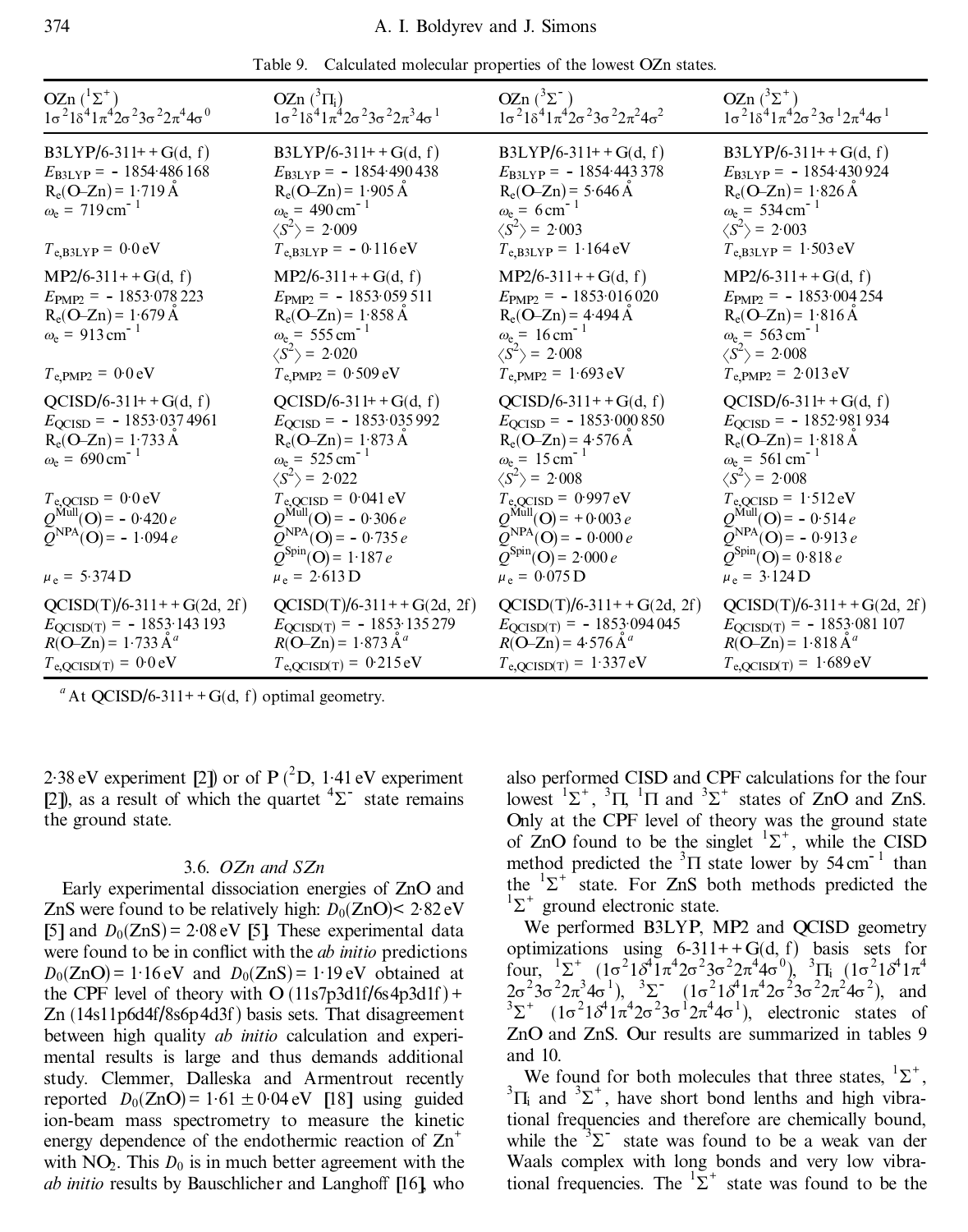| SZn $({}^{1}\Sigma^{+})$<br>$1\sigma^2$ $1\delta^4$ $1\pi^4$ $2\sigma^2$ $3\sigma^2$ $2\pi^4$ $4\sigma^0$                                                                                                                                                          | SZn $({}^3\Pi_i)$<br>$1\sigma^2$ $1\delta^4$ $1\pi^4$ $2\sigma^2$ $3\sigma^2$ $2\pi^3$ $4\sigma^1$                                                                                                                                                                                                                                                    | SZn $(^3\Sigma^{-1})$<br>$1\sigma^2 1\delta^4 1\pi^4 2\sigma^2 3\sigma^2 2\pi^2 4\sigma^2$                                                                                                                                                                                                                                                  | SZn $(^{3}\Sigma^{+})$<br>$1\sigma^2$ $1\delta^4$ $1\pi^4$ $2\sigma^2$ $3\sigma^1$ $2\pi^4$ $4\sigma^1$                                                                                                                                                                                                                                        |
|--------------------------------------------------------------------------------------------------------------------------------------------------------------------------------------------------------------------------------------------------------------------|-------------------------------------------------------------------------------------------------------------------------------------------------------------------------------------------------------------------------------------------------------------------------------------------------------------------------------------------------------|---------------------------------------------------------------------------------------------------------------------------------------------------------------------------------------------------------------------------------------------------------------------------------------------------------------------------------------------|------------------------------------------------------------------------------------------------------------------------------------------------------------------------------------------------------------------------------------------------------------------------------------------------------------------------------------------------|
| $B3LYP/6-311++G(d, f)$<br>$E_{\text{B3LYP}} = -2177.530717$<br>$R_e(S-Zn) = 2.083 \text{ Å}$<br>$\omega_e = 434 \text{ cm}^{-1}$<br>$T_{e,B3LYP} = 0.0 eV$                                                                                                         | $B3LYP/6-311++G(d, f)$<br>$E_{\text{B3LYP}} = -2177.522536$<br>$R_e(S-Zn) = 2.303 \text{ Å}$<br>$\omega_e = 287 \text{ cm}^{-1}$<br>$\langle S^2 \rangle$ = 2.006<br>$T_{e,B3LYP} = 0.222 \text{ eV}$                                                                                                                                                 | $B3LYP/6-311++G(d, f)$<br>$E_{\text{B3LYP}} = -2177.486592$<br>$R_e(S-Zn) = 6.040 \text{ Å}$<br>$\omega_e = 7 \text{ cm}^{-1}$<br>$\langle S^2 \rangle$ = 2.003<br>$T_{e,B3LYP} = 1.201 \text{ eV}$                                                                                                                                         | $B3LYP/6-311++G(d, f)$<br>$E_{\text{B3LYP}} = -2177.446350$<br>$R_e(S-Zn) = 2.253 \text{ Å}$<br>$\omega_e = 309 \text{ cm}^{-1}$<br>$\langle S^2 \rangle$ = 2.004<br>$T_{e,B3LYP} = 2.296 \text{ eV}$                                                                                                                                          |
| $MP2/6-311++G(d, f)$<br>$E_{\text{PMP2}} = -2175.720773$<br>$R_e(S-Zn) = 2.048 \text{ Å}$<br>$\omega_e = 478 \text{ cm}^{-1}$<br>$T_{\text{e,}PMP2} = 0.0 \text{ eV}$                                                                                              | $MP2/6-311++G(d, f)$<br>$E_{\text{PMP2}} = -2175.710148$<br>$R_e(S-Zn) = 2.227 \text{ Å}$<br>$\omega_e$ = 349 cm <sup>-1</sup><br>$\langle S^2 \rangle$ = 2.015<br>$T_{e, PMP2} = 0.289 eV$                                                                                                                                                           | $MP2/6-311++G(d, f)$<br>$E_{\text{PMP2}} = -2175.675883$<br>$R_e(S-Zn) = 4.527 \text{ Å}$<br>$\omega_e = 20 \text{ cm}^{-1}$<br>$\langle S^2 \rangle$ = 2.006<br>$T_{e, PMP2} = 1.221 eV$                                                                                                                                                   | $MP2/6-311++G(d, f)$<br>$E_{\text{PMP2}} = -2175.637310$<br>$R_e(S-Zn) = 2.215 \text{ Å}$<br>$\omega_e = 336 \text{ cm}^{-1}$<br>$\langle S^2 \rangle$ = 2.014<br>$T_{e, PMP2} = 2.271 eV$                                                                                                                                                     |
| $QCISD/6-311++G(d, f)$<br>$E_{\text{QCISD}} = -2175.697996$<br>$R_e(S-Zn) = 2.074 \text{ Å}$<br>$\omega_e = 447 \text{ cm}^{-1}$<br>$T_{\text{e,QCISD}} = 0.0 \text{ eV}$<br>$Q^{\text{Mul}}(S) = -0.289 e$<br>$Q^{\text{NPA}}(S) = -0.960 e$<br>$\mu_e = 5.223 D$ | $QCISD/6-311++G(d, f)$<br>$E_{\text{QCISD}} = -2175.692800$<br>$R_e(S-Zn) = 2.257 \text{ Å}$<br>$\omega_{\rm e}$ = 329 cm <sup>-1</sup><br>$\langle S^2 \rangle$ = 2.016<br>$T_{e,QCISD} = 0.141 \text{ eV}$<br>$Q^{\text{Mul}}(S) = -0.097 e$<br>$\widetilde{Q}^{NPA}(\mathbf{S}) = -0.583 e$<br>$Q^{\text{Spin}}(S) = 1.244 e$<br>$\mu_e = 1.811 D$ | $QCISD/6-311++G(d, f)$<br>$E_{\text{QCISD}} = -2175.664035$<br>$R_e(S-Zn) = 4.629 \text{ Å}$<br>$\omega_e = 18 \text{ cm}^{-1}$<br>$\langle S^2 \rangle$ = 2.006<br>$T_{\text{e,QCISD}} = 0.924 \text{ eV}$<br>$Q^{\text{Mul}}(S) = +0.008 e$<br>$\widetilde{Q}^{NPA}(S) = +0.001 e$<br>$Q^{\text{Spin}}(S) = 2.002 e$<br>$\mu_e = 0.158$ D | $QCISD/6-311++G(d, f)$<br>$E_{\text{QCISD}} = -2175.620919$<br>$R_e(S-Zn) = 2.227 \text{ Å}$<br>$\omega_{e}$ = 335 cm <sup>-1</sup><br>$\langle S^2 \rangle$ = 2.014<br>$T_{\text{e,QCISD}} = 2.097 \text{ eV}$<br>$Q^{\text{Mul}}(S) = -0.339 e$<br>$\overline{Q}^{NPA}(S) = -0.811 e$<br>$Q^{\text{Spin}}(S) = 0.722 e$<br>$\mu_e = 2.825 D$ |
| $QCISD(T)/6-311++G(2d, 2f)$<br>$E_{\text{QCISD(T)}} = -2175.800527$<br>$R(S-Zn) = 2.074 \text{ Å}^a$<br>$T_{\text{e,QCISD(T)}} = 0.0 \text{ eV}$                                                                                                                   | $QCISD(T)/6-311++G(2d, 2f)$<br>$E_{\text{QCISD(T)}} = -2175.790253$<br>$R(S-Zn) = 2.257 \text{ Å}^a$<br>$T_{e,QCISD(T)} = 0.280 \text{ eV}$                                                                                                                                                                                                           | $QCISD(T)/6-311++G(2d, 2f)$<br>$E_{QCISD(T)} = -2175.760489$<br>$R(S-Zn) = 4.629 \text{ Å}^a$<br>$T_{e,QCISD(T)} = 1.089 \text{ eV}$                                                                                                                                                                                                        | $QCISD(T)/6-311++G(2d, 2f)$<br>$E_{\text{QCISD(T)}} = -2175.719073$<br>$R(S-Zn) = 2.227 \text{ Å}^a$<br>$T_{e,QCISD(T)} = 2.216 \text{ eV}$                                                                                                                                                                                                    |

Table 10. Calculated molecular properties of the lowest SZn states.

ground electronic state for both molecules at all levels of theory except at the B3LYP/6-311++G(d, f) level for ZnO, in which case the  ${}^{3}$  $\Pi$ <sub>i</sub> state was found to be lower than the  ${}^{1}\Sigma^{+}$  state by 0.116 eV. Therefore, except for the  $B3LYP/6-311++G(d, f)$  method, the other two methods correctly predict the ground electronic state.

The molecular constants for the ground electronic states of ZnO and ZnS calculated at our best level of theory QCISD/6-311++G(d, f):  $R_e(Zn-O) = 1.733 \text{ Å}$ ,  $\alpha_e(ZnO) = 690 \text{ cm}^{-1}$ ,  $R_e(Zn-S) = 2.074 \text{ Å}$  and  $\alpha_e(ZnS) =$  $447 \text{ cm}^{-1}$  are in a good agreement with the CPF results:  $R_e(Zn-O) = 1.771 \text{ Å}, \quad \omega_e(ZnO) = 646 \text{ cm}^{-1},$  $R_e(Zn-S) = 2.076 \text{ Å}$  and  $\omega_e(ZnS) = 460 \text{ cm}^{-1}$  and with the CISD results:  $R_e(Zn-0) = 1.714 \text{ Å}, \omega_e(Zn0) =$  $709 \text{ cm}^{-1}$ ,  $R_e(Zn-S) = 2.060 \text{ Å}$  and  $\omega_e(ZnS) = 465 \text{ cm}^{-1}$ [16]. Therefore we conclude that  $OCISD/6-311++G(d,$ f) provides a reasonable compromise for obtaining molecular constants at reasonable cost. The dissociation energies  $D_0(ZnO) = 1.30 \text{ eV}$  and  $D_0(ZnS) = 1.06 \text{ eV}$ 

again are in good agreement with the CPF data of Bauschlicher and Langhoff [16], and strongly support the lower  $D_0(ZnO) = 1.61 \pm 0.04$  eV experimental dissociation energy obtained by Clemmer, Dalleska and Armentrout [18]. Our harmonic frequency  $\omega_e(ZnO)$  =  $690 \text{ cm}^{-1}$  is somewhat lower than the experimental finding  $\Delta G_{1/2} = 769.2 \text{ cm}^{-1}$  for <sup>64</sup>ZnO in a solid argon matrix by Chertihin and Andrews [21]. Still we consider this agreement as fair taking into account the modest basis sets in our calculations and the multiconfigurational nature of the ZnO ground singlet state. The large dipole moments  $(5.37 \text{ D}$  for ZnO and  $5.22 \text{ D}$  for  $ZnS$ ) show that significant charge flow from  $Zn$  to O or S exists in the ground state.

Oxygen and sulphur atoms correlate in their  ${}^{3}P$ ground electronic state with the ground electronic state of Zn to form  ${}^{3}$  $\Pi_i$  or  ${}^{3}\Sigma^-$  states, and not the singlet  ${}^{1}\Sigma^+$ ground electronic state. Therefore, the intrinsic dissociation energies of ZnO and ZnS must be calculated relative to the  $1D$  state of O or S and to the  $1S$  state of Zn.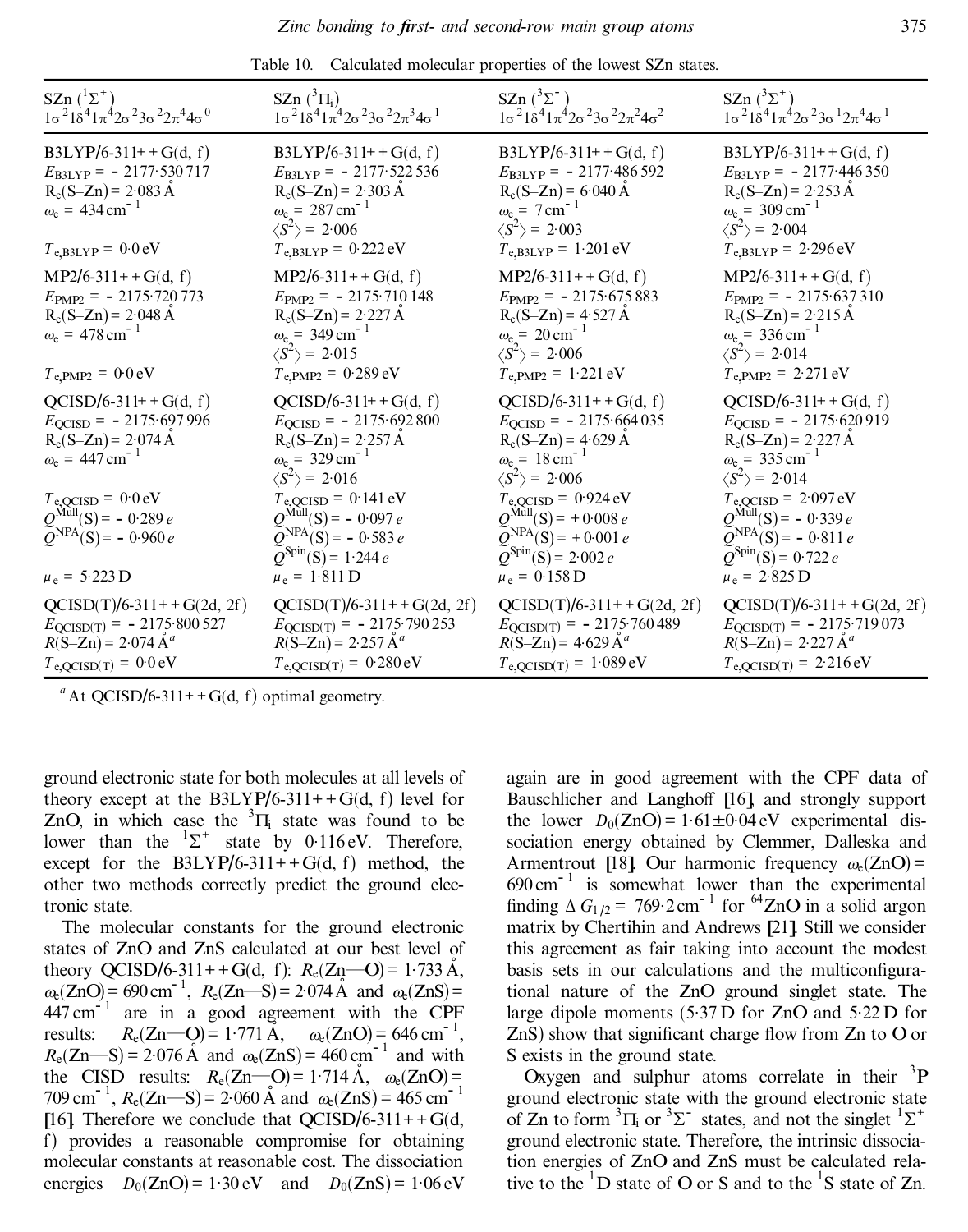|  | Table 11. Calculated molecular properties of the lowest FZn and ClZn states. |  |  |  |  |  |
|--|------------------------------------------------------------------------------|--|--|--|--|--|
|--|------------------------------------------------------------------------------|--|--|--|--|--|

| FZn $(^{2}\Sigma^{+})$                                            | FZn $(^{2}\Pi_{i})$                                               | ClZn $(^{2}\Sigma^{+})$                                           | ClZn $(^2\Pi_i)$                                                              |
|-------------------------------------------------------------------|-------------------------------------------------------------------|-------------------------------------------------------------------|-------------------------------------------------------------------------------|
| $1\sigma^2 1\delta^4 1\pi^4 2\sigma^2 3\sigma^2 2\pi^4 4\sigma^1$ | $1\sigma^2 1\delta^4 1\pi^4 2\sigma^2 3\sigma^2 2\pi^3 4\sigma^2$ | $1\sigma^2 1\delta^4 1\pi^4 2\sigma^2 3\sigma^2 2\pi^4 4\sigma^1$ | $1\sigma^2$ $1\delta^4$ $1\pi^4$ $2\sigma^2$ $3\sigma^2$ $2\pi^3$ $4\sigma^2$ |
| $B3LYP/6-311++G(d, f)$                                            | $B3LYP/6-311++G(d, f)$                                            | $B3LYP/6-311++G(d, f)$                                            | $B3LYP/6-311++G(d, f)$                                                        |
| $E_{\text{B3LYP}} = -1879.218910$                                 | $E_{\text{B3LYP}} = -1879.114075$                                 | $E_{\text{B3LYP}} = -2239.594160$                                 | $E_{\text{B3LYP}} = -2239.520422$                                             |
| $R_e(F-Zn) = 1.814 \text{ Å}$                                     | $R_e(F-Zn) = 4.886 \text{ Å}$                                     | $R_e(CI-Zn) = 2.197 \text{ Å}$                                    | $R_e(Cl-Zn) = 5.900 \text{ Å}$                                                |
| $\omega_e = 562 \text{ cm}^{-1}$                                  | $\omega_e = 9 \text{ cm}^{-1}$                                    | $\omega_e = 354 \text{ cm}^{-1}$                                  | $\omega_e = 10 \text{ cm}^{-1}$                                               |
| $\langle S^2 \rangle$ = 0.752                                     | $\langle S^2 \rangle$ = 0.751                                     | $\langle S^2 \rangle$ = 0.752                                     | $\langle S^2 \rangle$ = 0.752                                                 |
| $T_{e,B3LYP} = 0.0 eV$                                            | $T_{e,B3LYP} = 2.853 \text{ eV}$                                  | $T_{e,B3LYP} = 0.0 eV$                                            | $T_{e,B3LYP} = 2.006 \text{ eV}$                                              |
| $MP2/6-311++G(d, f)$                                              | $MP2/6-311++G(d, f)$                                              | $MP2/6-311++G(d, f)$                                              | $MP2/6-311++G(d, f)$                                                          |
| $E_{\text{PMP2}} = -1877.768227$                                  | $E_{\text{PMP2}} = -1877.653447$                                  | $E_{\text{PMP2}} = -2237.761140$                                  | $E_{\text{PMP2}} = -2237.680149$                                              |
| $R_e(F-Zn) = 1.793 \text{ Å}$                                     | $R_e(F-Zn) = 4.429 A$                                             | $R_e(Cl-Zn) = 2.137 \text{ Å}$                                    | $R_e(Cl-Zn) = 4.519 \text{ Å}$                                                |
| $\omega_e$ = 595 cm <sup>-1</sup>                                 | $\omega_e = 14 \text{ cm}^{-1}$                                   | $\omega_e = 397 \text{ cm}^{-1}$                                  | $\omega_{e}$ = 11 cm <sup>-1</sup>                                            |
| $\langle S^2 \rangle$ = 0.753                                     | $\langle S^2 \rangle$ = 0.753                                     | $\langle S^2 \rangle$ = 0.754                                     | $\langle S^2 \rangle$ = 0.755                                                 |
| $T_{\text{e,}PMP2} = 0.0 \text{ eV}$                              | $T_{e, PMP2} = 3.123 eV$                                          | $T_{\text{e,}PMP2} = 0.0 \text{ eV}$                              | $T_{e, PMP2} = 2.203 eV$                                                      |
| $QCISD/6-311++G(d, f)$                                            | $QCISD/6-311++G(d, f)$                                            | $QCISD/6-311++G(d, f)$                                            | $QCISD/6-311++G(d, f)$                                                        |
| $E_{\text{QCISD}} = -1877.734275$                                 | $E_{\text{QCISD}} = -1877.633828$                                 | $E_{\text{QCISD}} = -2237.739477$                                 | $E_{\text{QCISD}} = -2237.667097$                                             |
| $R_e(F-Zn) = 1.796 \text{ Å}$                                     | $R_e(F-Zn) = 4.509 \text{ Å}$                                     | $R_e(Cl-Zn) = 2.156 \text{ Å}$                                    | $R_e(Cl-Zn) = 4.685 \text{ Å}$                                                |
| $\omega_e = 593 \text{ cm}^{-1}$                                  | $\omega_e = 13 \text{ cm}^{-1}$                                   | $\omega_e = 386 \text{ cm}^{-1}$                                  | $\omega_e = 14 \text{ cm}^{-1}$                                               |
| $\langle S^2 \rangle$ = 0.753                                     | $\langle S^2 \rangle$ = 0.753                                     | $\langle S^2 \rangle$ = 0.754                                     | $\langle S^2 \rangle$ = 0.755                                                 |
| $T_{\text{e,QCISD}} = 0.0 \text{ eV}$                             | $T_{\rm e,QCISD} = 2.733 \,\rm eV$                                | $T_{\text{e,QCISD}} = 0.0 \text{eV}$                              | $T_{\text{e,QCISD}} = 1.969 \text{ eV}$                                       |
| $Q^{\text{Mul}}(F) = -0.472 e$                                    | $Q^{\text{Mul}}(F) = +0.002 e$                                    | $Q^{\text{MulI}}(Cl) = -0.212 e$                                  | $Q^{\text{Mul}}(Cl) = +0.006 e$                                               |
| $Q^{\text{NPA}}(F)$ = - 0.862 e                                   | $\widetilde{Q}^{NPA}(F) = +0.000 e$                               | $\widetilde{Q}^{\text{NPA}}(\text{Cl})$ = - 0.740 e               | $\widetilde{Q}^{\text{NPA}}(CI)$ = +0.000 e                                   |
| $Q^{\text{Spin}}(F) = 0.056 e$                                    | $Q^{\text{Spin}}(F) = 1.000 e$                                    | $Q^{\text{Spin}}(Cl) = 0.112 e$                                   | $Q^{\text{Spin}}(Cl) = 1.000 e$                                               |
| $\mu_e = 3.241$ D                                                 | $\mu_e = 0.037$ D                                                 | $\mu_e = 2.782 \text{ D}$                                         | $\mu_e = 0.078 \text{ D}$                                                     |
| $QCISD(T)/6-311++G(2d, 2f)$                                       | $QCISD(T)/6-311++G(2d, 2f)$                                       | $QCISD(T)/6-311++G(2d, 2f)$                                       | $QCISD(T)/6-311++G(2d, 2f)$                                                   |
| $E_{\text{QCISD(T)}} = -1877.840316$                              | $E_{\text{QCISD}(T)} = -1877.732707$                              | $E_{\text{QCISD(T)}} = -2237.840968$                              | $E_{\text{QCISD(T)}} = -2237.766785$                                          |
| $R(F-Zn) = 1.796 \text{ Å}^a$                                     | $R(F-Zn) = 4.509 \text{ Å}^a$                                     | $R(Cl–Zn) = 2.156 \text{ Å}^a$                                    | $R(C1-Zn) = 4.685 \text{ Å}^a$                                                |
| $T_{e,QCISD(T)} = 0.0 eV$                                         | $T_{e,QCISD(T)} = 2.928 \text{ eV}$                               | $T_{\rm e,QCISD(T)} = 0.0 \,\rm eV$                               | $T_{e,QCISD(T)} = 2.019 \text{ eV}$                                           |

Using the experimental  ${}^{3}P_{-}{}^{1}D$  excitation energies for the  $O(1.97 \text{ eV})$  or S (1.15 eV) from [2] and our computed dissociation energies for ZnO and ZnS, we estimated intrinsic bond energies of the ground electronic states of  $ZnO$  and  $ZnS$  to be  $3.306 \text{ eV}$  and  $2.244 \text{ eV}$ , respectively. The calculated intrinsic dissociation energies for the  ${}^{3}$  $\Pi$  and  ${}^{3}$  $\Sigma$  states, which correlate with the atomic ground state asymptotes, were found to be 1 .13 eV  $(ZnO, {}^{3}\Pi_{i}), 0.005 \text{ eV}$  (ZnO,  ${}^{3}\Sigma^{-}$ ), 0.82 eV (ZnS,  ${}^{3}\Pi_{i}$ ) and  $0.012 \text{ eV}$  (ZnS,  $3\Sigma$ ). Therefore, strong chemical bonding in the singlet state wins the competition with the required excitation energy of  $O$  and  $S$ , as a result of which ZnO and ZnS are strongly chemically bound molecules with short bond lengths, large dipole moments, and high vibrational frequencies.

## 3.7. *FZn and ClZn*

Experimental data on these molecules are scarce [3, 4, 5] The dissociation energy  $D_0 = 2.1 \text{ eV}$  is known for ClZn [5], and the vibrational frequencies are known

for FZn and ClZn [5, 27]. Bowmaker and Schwerdtfeger [25] recently performed MP2 and CISDSC calculations on FZn and ClZn in their ground electronic states using relatively large valence basis sets and pseudopotentials to describe the core electrons on Zn. We performed allelectron B3LYP, MP2 and QCISD calculations for the two lowest  ${}^{2}\Sigma^{+}$  and  ${}^{2}\Pi_{i}$  states of FZn and ClZn. The results of our calculations are presented in table 11.

Fluorine and chlorine atoms have  $2s^2 2p^5$  (F) and  $3s^23p^5$  (Cl) valence electronic configurations, so one expects  ${}^{2}\Pi_{i}$  or  ${}^{2}\Sigma^{+}$  low lying electronic states (depending on the orientation of the 2p or 3p orbital hole). The  ${}^{2}\Sigma^{+}$ states were found to be strongly bound, whereas the  ${}^{2}$  $\Pi$ <sub>i</sub> states are van der Waals complexes for both molecules. At all levels of theory, the  ${}^{2}\Sigma^{+}$  state was found to be the ground electronic state for FZn and ClZn. At our highest level of theory  $(QCISD(T)/6-311++G(2d, 2f))$ the  ${}^{2}$  $\Pi_i$  states are 2.93 eV (FZn) and 2.02 eV (ClZn) higher in energy, and therefore the  ${}^{2}\Sigma^{+}$  ground electronic state is well established for both molecules.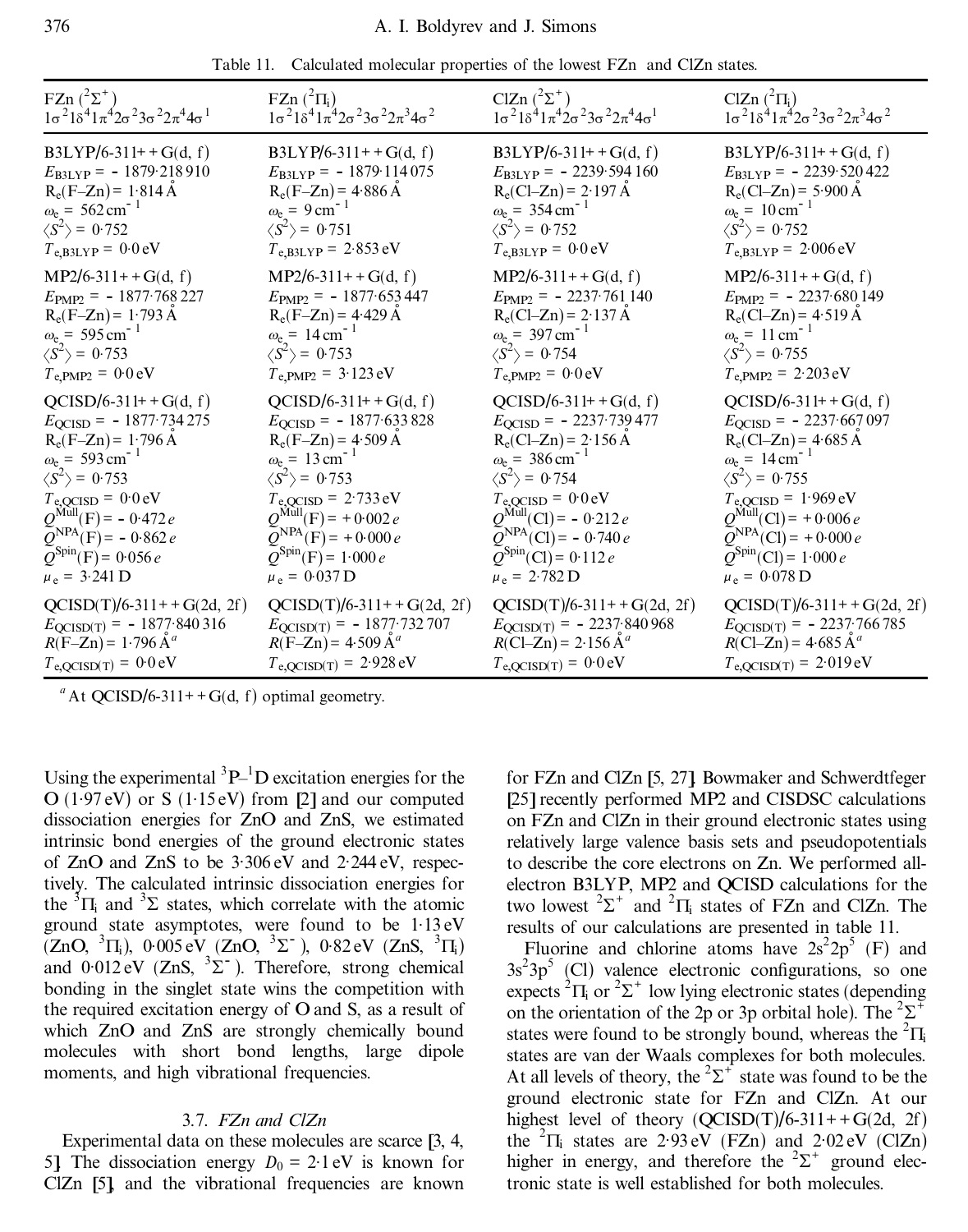| Reaction                                                                                       | $D_e$ (eV) <sup>a</sup> | $D_0$ (eV) <sup><math>a,b</math></sup> | $\mu_e$ $(D)^c$ |
|------------------------------------------------------------------------------------------------|-------------------------|----------------------------------------|-----------------|
| LiZn $(^{2}\Sigma^{+}) \rightarrow$ Li $(^{2}S)$ + Zn $(^{1}S)$                                | 0.084                   | 0.077                                  | 0.074           |
| $\mathrm{L}^2\Sigma^+$ ) $\rightarrow$ Be ( $\mathrm{L}^1S$ ) + Zn ( $\mathrm{L}^1S$ )<br>BeZn | 0.014                   | 0.013                                  | 0.003           |
| $\rightarrow$ B ( <sup>2</sup> P) + Zn ( <sup>1</sup> S)<br>$BZn$ ( ${}^2\Pi_r$ )              | 0.252                   | 0.237                                  | 1.439           |
| CZn<br>$(^{3}P) + Zn$<br>C<br>$\sum$                                                           | 0.923                   | 0.893                                  | 2.771           |
| $\rightarrow$ N ( <sup>4</sup> S) + Zn<br>NZn<br>$\epsilon^+ \Sigma^-$<br>$(^1S)$              | 0.007                   | 0.006                                  | 0.016           |
| $^{\prime1}\Sigma^+$<br>OZn<br>$\rightarrow$ O ( <sup>3</sup> P) + Zn ( <sup>1</sup> S)        | 1.339                   | 1.296                                  | 5.374           |
| $\mathscr{L}^+$<br>FZn<br>$\rightarrow$ F .<br>$(^{2}P)$ + Zn $(^{1}S)$                        | 2.931                   | 2.894                                  | 3.241           |
| $\rm ^1S)$<br>NeZn $(^1\Sigma^+$<br>$\rightarrow$ Ne ( $^1$ S) + Zn                            | 0.004                   | 0.003                                  | 0.012           |
| $\rightarrow$ Na ( <sup>2</sup> S) + Zn<br>NaZn $(^{2}\Sigma^{+})$                             | 0.042                   | 0.040                                  | 0.008           |
| $\rightarrow$ Mg ( $(S)$ + Zn ( $(S)$ )<br>MgZn<br>ʻΣ                                          | 0.019                   | 0.018                                  | 0.004           |
| $(^{2}P)$ + Zn $(^{1}S)$<br>$\mathbf{AlZn}$<br>$\rightarrow$ A1<br>$\rm ^{2} \Pi_{r}$          | 0.177                   | 0.148                                  | 0.731           |
| $(^{3}P)+Zn$<br>SiZn<br>$\rightarrow$ Si<br>Σ.<br>'S)                                          | 0.591                   | 0.577                                  | 2.121           |
| PZn<br>$(^4S)$ + Zn $(^1S)$                                                                    | $0.034^{d}$             | $0.026^d$                              | $0.336^{d}$     |
| $\Sigma^+$<br>SZn<br>$(^{3}P)+Zn(^{4}S)$<br>$\rightarrow$ S                                    | 1.099                   | 1.058                                  | 5.223           |
| $(^{2}P) + Zn$<br>ClZn<br>('Σ<br>$\rm ^{+}S)$                                                  | 2.027                   | 2.003                                  | 2.782           |
| $\rightarrow$ Ar ('S) + Zn ('S)<br>$\mathbf{L}^{\mathsf{T}}$<br>$ArZn$ (                       | 0.005                   | 0.004                                  | 0.016           |

Table 12. Calculated dissociation energies and dipole moments.

 ${}_{b}^{a}$  D<sub>e</sub> calculated at the QCISD(T)/6-311++(2d, 2f)//QCISD/6-311++G(d, f) level of theory.<br>  ${}_{b}^{b}$  Zero point energy correction calculated at the QCISD/6-311++G(d, f) level of theory.<br>  ${}_{a}^{c}$   $\mu$ <sub>c</sub> calculate

The calculated dissociation energies  $D_0(FZn)$  =  $2.89 \text{ eV}$  and  $D_0(CIZn) = 2.00 \text{ eV}$  (see table 12) demonstrate the chemical bonding in these molecules and the large dipole moments illustrate the significant charge transfer in the  ${}^{2}\Sigma^{+}$  states. Our calculated dissociation energy of ClZn is in excellent agreement with the experimental  $D_0(CIZn) = 2.1$  eV [5] value, but our dissociation energies are substantially larger than  $D_e$ (FZn) = 2.03 eV and  $D_e(CIZn) = 1.81 \text{ eV}$  obtained by Bowmaker and Schwerdtfeger [25]. However, our optimal bond lengths  $R_e(F-Zn) = 1.796 \text{ Å}$  and  $R_e(Cl-Zn) = 2.156 \text{ Å}$  agree well with the CISDSC results:  $R_e(\vec{F}-\vec{Z}) = 1.787 \text{ Å}$ and  $R_e$ (Cl—Zn) = 2·169 Å [25]. Our QCISD harmonic frequencies  $\omega_e$ (FZn) = 593 cm<sup>-1</sup> and  $\omega_e$ (ClZn) =  $386 \text{ cm}^{-1}$  are in fair agreement with the experimental data:  $\omega_e$ (FZn) = 628 cm<sup>-1</sup> and  $\omega_e$ (ClZn) = 390.5 cm<sup>-1</sup> [5].

# 3.8. *NeZn and ArZn*

The ArZn molecule was studied experimentally in its ground and excited electronic states [28, 29, 32]. Breckenridge and coworkers [28] found that ArZn in its  ${}^{1}\Sigma^{+}$ ground electronic state is a very weak van der Waals complex with equilibrium bond length, dissociation energy and harmonic vibrational frequency of  $4.18 \text{ Å}$ ,  $0.012 \text{ eV}$  and  $20.5 \text{ cm}^{-1}$ , respectively. There are no *ab initio* data on NeZn or ArZn according to the *Spectroscopic References for Diatomic Molecules* [4].

We performed *ab initio* calculations using B3LYP, MP2 and QCISD methods only for the ground  ${}^{1}\Sigma^{+}$ electronic states and our results are reported in table 13.

The results of our calculations vary dramatically among these three methods. At our best QCISD level, the optimized bond length, dissociation energy and harmonic vibrational frequency of ArZn were found to be  $4.80 \text{ Å}$ ,  $0.005 \text{ eV}$  and  $11 \text{ cm}^{-1}$ , respectively. Our potential is somewhat softer than the experimental potential of Breckenridge and coworkers [28]. This is probably a result of the moderate size of our basis sets, which would need to be very large to reproduce van der Waals potentials accurately. We expect about the same accuracy for the NeZn molecule, where experimental data are not yet available.

#### **4. Overview**

We performed systematic *ab initio* calculations at three (B3LYP, MP2 and QCISD) levels of theory of the bonding between Zn atoms and all first- and second-row main group atoms. When chemical bonding occurs in the ground or excited states, all three methods produce very similar results, which are in good agreement with available experimental data (except the vibrational frequency of AlZn). However, the computational results vary dramatically when only weak van der Waals bonding occurs in the ground or excited states.

We computationally predicted the ground electronic states for all  $ZnX$  (X = Li–Ne; Na–Ar) diatomic mole-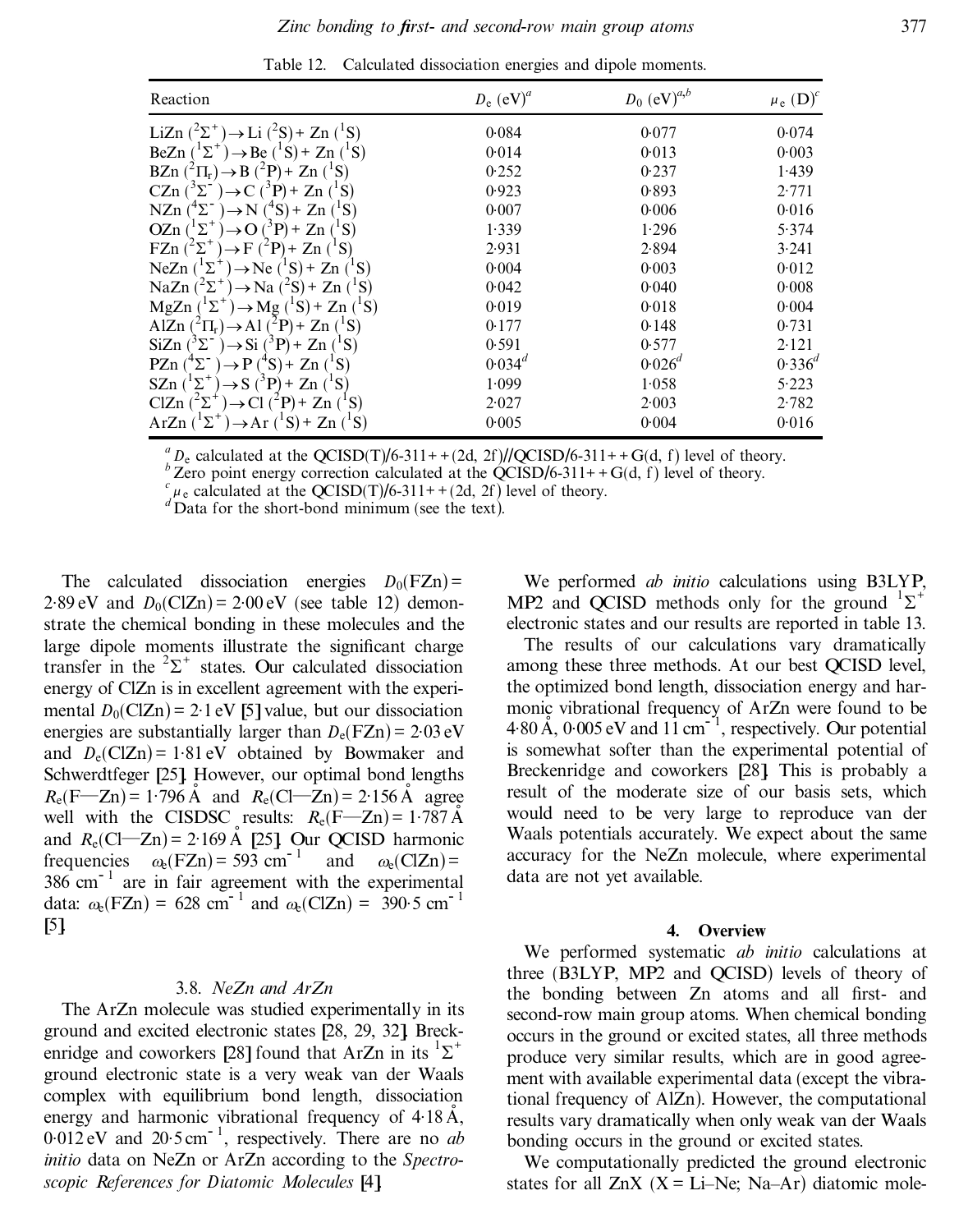| Table 13. Calculated molecular properties of NeZn and |          |  |  |  |
|-------------------------------------------------------|----------|--|--|--|
|                                                       | $ArZn$ . |  |  |  |

| NeZn $({}^{1}\Sigma^{+})$                                                     | ArZn $({}^{1}\Sigma^{+})$                                                     |
|-------------------------------------------------------------------------------|-------------------------------------------------------------------------------|
| $1\sigma^2$ $1\delta^4$ $1\pi^4$ $2\sigma^2$ $3\sigma^2$ $2\pi^4$ $4\sigma^2$ | $1\sigma^2$ $1\delta^4$ $1\pi^4$ $2\sigma^2$ $3\sigma^2$ $2\pi^4$ $4\sigma^2$ |
| $B3LYP/6-311++G(d, f)$                                                        | $B3LYP/6-311++G(d, f)$                                                        |
| $E_{\text{B3LYP}} = -1908.313896$                                             | $E_{\text{B3LYP}} = -2306.907377$                                             |
| $R_e(Ne-Zn) = 4.348 \text{ Å}$                                                | $R_e(\text{Ar} - \text{Zn}) = 5.939 \text{ Å}$                                |
| $\omega_e = 16 \text{ cm}^{-1}$                                               | $\omega_e = 8 \text{ cm}$                                                     |
| $MP2/6-311++G(d, f)$                                                          | $MP2/6-311++G(d, f)$                                                          |
| $E_{\text{PMP2}} = -1906.831776$                                              | $E_{\text{PMP2}} = -2305.047377$                                              |
| $R_e(Ne-Zn) = 4.404 \text{ Å}$                                                | $R_e(Ar-Zn) = 4.592 \text{ Å}$                                                |
| $\omega_e = 13 \text{ cm}^{-1}$                                               | $\omega_e = 13 \text{ cm}^{-1}$                                               |
| $QCISD/6-311++G(d, f)$                                                        | $QCISD/6-311++G(d, f)$                                                        |
| $E_{\text{OCISD}}$ = -1906.804723                                             | $E_{\text{OCISD}} = -2305.030814$                                             |
| $R_e(Ne-Zn) = 4.480 \text{ Å}$                                                | $R_e(Ar-Zn) = 4.803 \text{ Å}$                                                |
| $\omega_e = 12 \text{ cm}^{-1}$                                               | $\omega_e = 11 \text{ cm}^{-1}$                                               |
| $Q^{\text{Mul}}$ (Ne) = +0.001 e                                              | $Q^{\text{MulI}}(\text{Ar}) = +0.001 e$                                       |
| $Q^{\text{NPA}}(\text{Ne}) = +0.000 e$                                        | $Q^{\text{NPA}}(Ar) = +0.000 e$                                               |
| $\mu_e = 0.012$ D                                                             | $\mu_e = 0.016$ D                                                             |
| $QCISD(T)/6-311++G(2d, 2f)$                                                   | $QCISD(T)/6-311++G(2d, 2f)$                                                   |
| $E_{\text{QCISD(T)}} = -1906.909040$                                          | $E_{\text{QCISD(T)}} = -2305.134150$                                          |
| $R(Ne-Zn) = 4.480 \text{ Å}^a$                                                | $R(Ar-Zn) = 4.803 \text{ Å}^a$                                                |

cules. In our *Periodic Table of Diatomic Molecules*, Part B, *Diatomics Composed from One Main Group Atom and One Transition Metal Atom* [3], we assumed the canonical order of the valence molecular orbitals to be  $1\sigma 2\sigma 1\pi 1\delta 3\sigma 2\pi 4\sigma$  in order to use the Aufbau principle to predict the ground electronic states. According to this order of valence MOs, one arrives at the following ground electronic states:  ${}^{2}\Sigma^{+}$  $(1\sigma^2 2\sigma^2 1\pi^4 1\delta^4 3\sigma^1 2\pi^0 4\sigma^0)$  for LiZn and NaZn;  $^1\Sigma^+$  $(1\sigma^2 2\sigma^2 1\pi^4 1\delta^4 3\sigma^2 2\pi^0 4\sigma^0)$  for BeZn and MgZn;  ${}^2\Pi_r$  $(1\sigma^2 2\sigma^2 1\pi^4 1\delta^4 3\sigma^2 2\pi^1 4\sigma^0)$  for BZn and AlZn;  $\frac{3}{2}$  $(1\sigma^2 2\sigma^2 1\pi^4 1\delta^4 3\sigma^2 2\pi^2 4\sigma^0)$  for CZn and SiZn;  ${}^2\Pi_i$  $(1\sigma^2 2\sigma^2 1\pi^4 1\delta^4 3\sigma^2 2\pi^3 4\sigma^0)$  for NZn and PZn;  ${}^{1}\Sigma^{+}$  $+$  $(1\sigma^2 2\sigma^2 1\pi^4 1\delta^4 3\sigma^2 2\pi^4 4\sigma^0)$  for OZn and SZn;  $^2\Sigma^+$  $2\Sigma^+$  $(1\sigma^2 2\sigma^2 1\pi^4 1\delta^4 3\sigma^2 2\pi^4 4\sigma^1)$  for FZn and ClZn, and  $^1\Sigma^+$  $(1\sigma^2 2\sigma^2 1\pi^4 1\delta^4 3\sigma^2 2\pi^4 4\sigma^2)$  for NeZn and ArZn. The ground electronic states found in this study agree with the Aufbau predictions except for NZn and PZn, where the high-spin  ${}^{4}\Sigma^{-}$  states were found to be lower than the <sup>2</sup> $\Pi$  states.

As expected, the bond strengths tend to increase as one moves from left to right in the period table as do the accompaning charge transfer and dipole moments. Within this general trend, a more substantial effect manifests itself. Those atoms that can present to the  $4s^2$  Zn atom a p orbital occupancy in which the  $p_{\pi}$  orbitals are maximally occupied produce especially strong bonds.

For example, C (<sup>3</sup>P,  $p_{\pi}^{2}p_{\sigma}^{0}$ ), O (<sup>1</sup>D,  $p_{\pi}^{4}p_{\sigma}^{0}$ ), F (<sup>2</sup>P,  $p_{\pi}^{5}p_{\sigma}^{1}$ ), can do so, although for O (<sup>1</sup>D) it requires  $2 \text{ eV}$  to promote from O  $(^3P, p_{\pi}^3 p_{\sigma}^{\{-1\}})$  to O  $(^1D,$  $p_{\pi}^{4} p_{\sigma}^{0}$ ) but this cost is more than offset by the strong  $\text{Zn}$  O intrinsic bond. For  $N({}^4S, p_{\pi}^2 p_{\sigma}^{\phantom{2}})$  promotion to N ( ${}^{2}D$ ,  $p_{\pi} {}^{3}p_{\sigma} {}^{0}$ ) produces the  ${}^{2} \Pi_{i}$  state of ZnN, which does have a favourable  $p_{\pi}$  orbital occupancy. Indeed the  ${}^{2}$  $\Pi$  state of ZnN has a strong intrinsic bond but not strong enough to overcome the  ${}^{4}S^{-2}D$  promotion energy.

The importance of the orientation of the empty (for the first half of the period) or semi-occupied (for the second half of the period) p orbital of the X atom can be seen also in the bonding of BZn, AlZn, FZn and ClZn. When B  $(p_{\pi}^{-1}p_{\sigma}^{0})$  or Al  $(p_{\pi}^{-1}p_{\sigma}^{0})$  orientation occurs, strong chemical bonds are formed in the  ${}^{2}$  $\Pi$ <sub>r</sub> states of BZn and AlZn. On the other hand, when B  $(p_{\pi}^{0} p_{\sigma}^{-1})$  or Al  $(p_{\pi}^{0} p_{\sigma}^{-1})$  orientation takes place, only weak van der Waals bonds are formed in the  ${}^{2}\Sigma^{+}$ states of BZn and AlZn. Similarly, when  $F(p_{\pi}^{4}p_{\sigma}^{1})$  or Cl  $(p_{\pi}^{4}p_{\sigma}^{1})$  orientation occurs, strong chemical bonds are formed in the  $2\Sigma^+$  states of FZn and ClZn, and when F  $(p_{\pi}^{3}p_{\sigma}^{2})$  or Cl  $(p_{\pi}^{3}p_{\sigma}^{2})$  orientation takes place, only weak van der Waals bonds are formed in the  ${}^{2}$  $\Pi$  states of FZn and ClZn.

In the introduction we mentioned that data on diatomics composed of a transition a metal atom and a main group element are scarce [3, 4]. We hope that the success of the QCISD/6-311++ $G(d, f)$  data for geometries and frequencies and  $QCISD(T)/6-311++G(2d, 2f)$ data for excitation and dissociation energies, presented here, will help complete the determination of the ground electronic states and molecular constants of such diatomics.

This work was supported by NSF Grants No. CHE9116286 and No. CHE9618904.

#### **References**

- [1] Hotop, H., and Lineberger, W. C., 1985, *J. phys. chem. Ref. Data*, **14,** 731.
- [2] Moore, C. E., 1949, 1952, 1971, *Natl Bur. Stand. Circ.* No. 467 (Washington, DC: USGPO).
- [3] Boldyrev, A. I., and Simons, J., 1997, *Periodic Table of Diatomic Molecules*, Part B, *Diatomics Composed of One Main Group Element and One Transition Metal Atom.* (London: Wiley).
- [4] Bernath, P. F., 1996, *Spectroscopic References for Diatomic Molecules* (Waterloo, Ontario: Northern Spectronics Inc.).
- [5] Huber, K. P., and Herz berg, G., 1979, *Molecular Spectra and Molecular Structure, Constants of Diatomic Molecules* (New York: van Nostrand Reinhold).
- [6] Milosevic, S., Li, X., Az inovic, D., Pichler, G., Van HEMERT, M. C., STEHOUWER, A., and DUREN, R., 1992, *J. chem. Phys.*, **96,** 7364.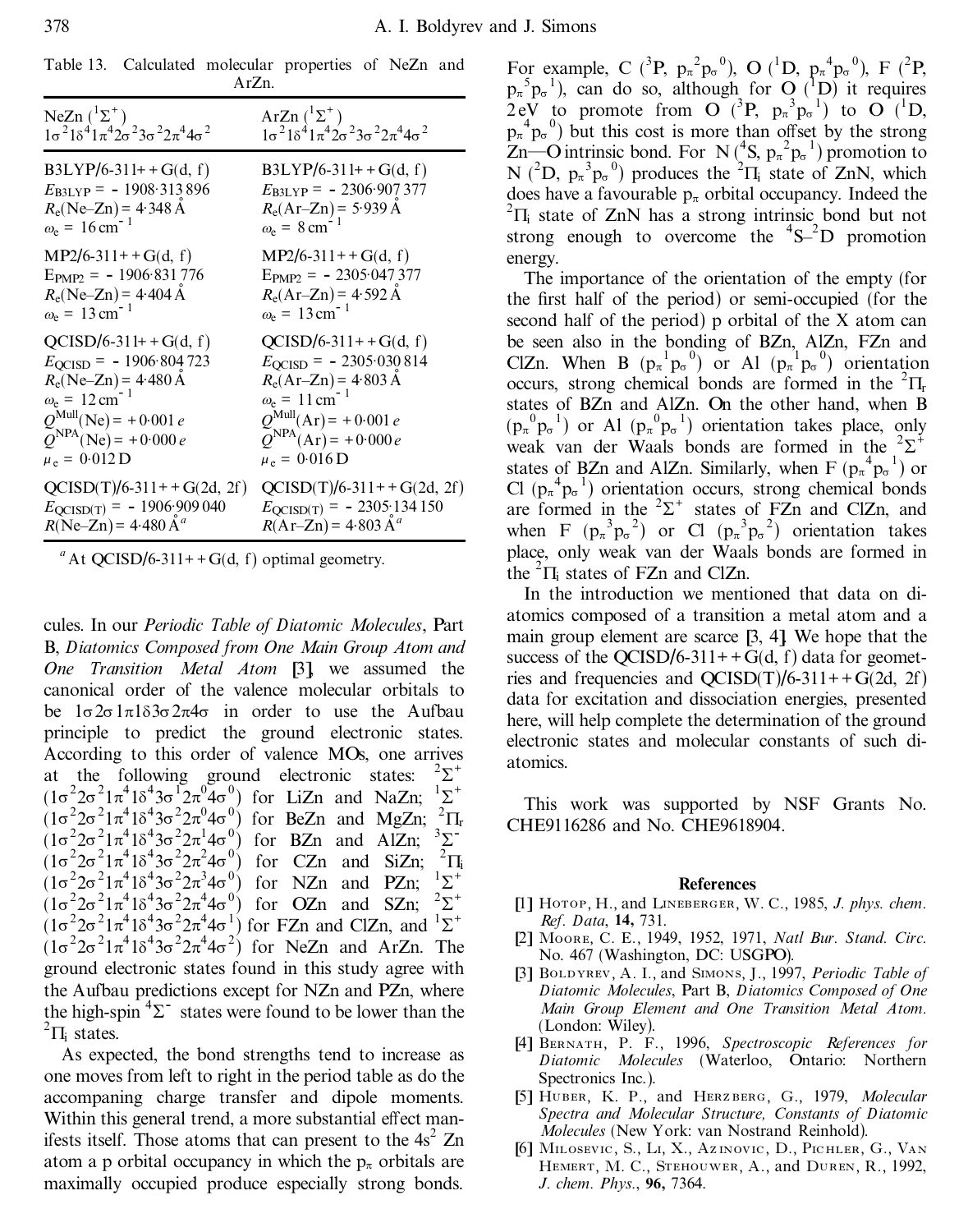- [7] Li, X., Milosevic, S., Az inovic, D., Pichler, G., Duren, R., and Van Hemert, M. C., 1994, *Z. Phys.* D, **30,** 39.
- [8] Az inovic, D., Li, X., Milosevic, S., Pichler, G., and Duren, R., 1996, *Phys. Rev.* A, **53,** 1323.
- [9] Az inovic, D., Li, X., Milosevic, S., Pichler, G., Van Hemert, M. C., and Duren, R., 1993, *J. chem. Phys.*, **98,** 4672.
- [10] Behm, J. M., Blume, T., and Morse, M. D., 1994, *J. chem. Phys.*, **101,** 5454.
- [11] Anthrop, D. F., and Searcy, A. W., 1964, *J. phys. Chem.*, **68,** 2335.
- [12] Grade, M., and Hirschwald, W., 1982, *Ber. BunsenGes. phys. Chem.*, **86,** 899.
- [13] Pedley, J. B., and Marshall, E. M., 1983, *J. phys. chem. Ref. Data*, **12,** 967.
- [14] Wicke, B. G., 1983, *J. chem. Phys.*, **78,** 6036.
- [15] KAZENAS, E. K., ZVIADADZE, G. N., and BOL'SHIKH, M. A., 1984, *Izv. Nauk SSSR, Met. N.*, **2,** 67.
- [16] BAUSCHLICHER, JR., C. W., and LANGHOFF, S. R., 1986. *Chem. Phys. L ett.*, **126,** 163.
- [17] Dolg, M., Wedig, U., Stoll, H., and Preuss, H., 1987, *J. chem. Phys.*, **86,** 2123.
- [18] CLEMMER, D. E., DALLESKA, N. F., and ARMENTROUT, P. B., 1991, *J. chem. Phys.*, **95,** 7263.
- [19] SOLA, M., BALCELLS, M., DURAN, M., LLEDOS, A., and Bertran, J., 1992, *Int. J. Quantum Chem.*, **44,** 887.
- [20] Watson, L. R., Thiem, T. L., Dressler, R. A., Salter, R. H., and Murad, E., 1993, *J. phys. Chem.*, **97,** 5577.
- [21] Chertihin, G. V., and Andrews, L., 1997, *J. chem. Phys.*, **106,** 3457.
- [22] Marquart, J. R., and Berkowitz ,J., 1963, *J. chem. Phys.*, **39,** 283.
- [23] De maria, G., Goldfinger, P., Malaspina, L., and Piacente, V., 1965, *Trans. Faraday Soc.*, **61,** 2146.
- [24] Hichliffe, A., and Dobson, J. C., 1975, *Theoret. chim. Acta*, **39,** 211.
- [25] BOWMAKER, G. A., and SCHWERDTFEGER, P., 1990, *J. molec. Struc.* Theochem, **205,** 295.
- [26] Knight Jr., L. B., Mouchet, A., Beaudry, W. T., and Duncun, M., 1978, *J. magn. Reson.*, **32,** 383.
- [27] Givan, A., and Loewenschuss, A., 1982, *J. molec. Struct.*, **78,** 299.
- [28] WALLACE, I., BENNETT, R. R., and BRECKENRIDGE, W. H., 1988, *Chem. Phys. L ett.*, **153,** 127.
- [29] Bennett, R. R., and Breckenridge, 1990, *J. chem. Phys.*, **92,** 1588.
- [30] Lee, S.-Y., and Lai, C.-H., 1990, *Chem. Phys. L ett.*, **167,** 255.
- [31] Lee, S.-Y., 1990, *J. chem. Phys.*, **94,** 4420.
- [32] BENNETT, R. R., and BRECKENRIDGE, W. H., 1992, *J. chem. Phys.*, **96,** 882.
- [33] McLean, A. D., and Chandler, G. S., 1980, *J. chem. Phys.*, **72,** 5639.
- [34] Krishnan, R., Binkley, J. S., Seeger, R., and Pople, J. A., 1980, *J. chem. Phys.*, **72,** 650.
- [35] Wachters, A. J. H., 1970, *J. chem. Phys.*, **52,** 1033.
- [36] Hay, P. J., 1977, *J. chem. Phys.*, **66,** 4377.
- [37] Raghavachari, K., and Trucks, G. W., 1989, *J. chem. Phys.*, **91,** 1062.
- [38] Dunning Jr., T. H., and Hay, P. J., 1976, *Modern Theoretical Chemistry*, edited by H. F. Schaefer III (New York: Plenum Press) p. 1.
- [39] Lee, C., Yang, W., and Parr, R. G., 1988, *Phys. Rev.* B, **37,** 785.
- [40] Becke, A. D., 1993, *J. chem. Phys.*, **98,** 5648.
- [41] Pople, J. A., Seeger, R., and Krishnan, R., 1977, *Int. J. Quantum Chem. Symp.*, **11,** 149.
- [42] POPLE, J. A., HEAD-GORDON, M., and RAGHAVACHARI, K., 1987, *J. chem. Phys.*, **87,** 5968.
- [43] Schlegel, H. B., 1984, *J. chem. Phys.*, **84,** 4530.
- [44] FRISCH, M. J., TRUCKS, G. M., SCHLEGEL, H. B., GILL, P. W., JOHNSON, B. G., ROBB, M. A., CHEESEMAN, J. R., Keith, T. A., Petersson, G. A., Montgomery, J. A., RAGHAVACHARI, K., AL-LAHAM, M. A., ZAKRZ EWSKI, V. G., Ortiz , J. V., Foresman, J. B., Cioslowski, J., Stefanov, B. B., Nanayakkara, A., Challacombe, M., Peng, C. Y., Ayala. P. Y., Chen, W., Wong, M. W., Andres, J. L., Replogle, E. S., Gomperts, R., MARTIN, R. L., FOX, D. J., BINKLEY, J. S., DEFREES, D. J., BAKER, J., STEWART, J. J. P., HEAD-GORDON, M., Gonz ales, C., and Pople, J. A., 1995, Gaussian 94, Revision A.1 (Pittsburgh, PA: Gaussian, Inc.).